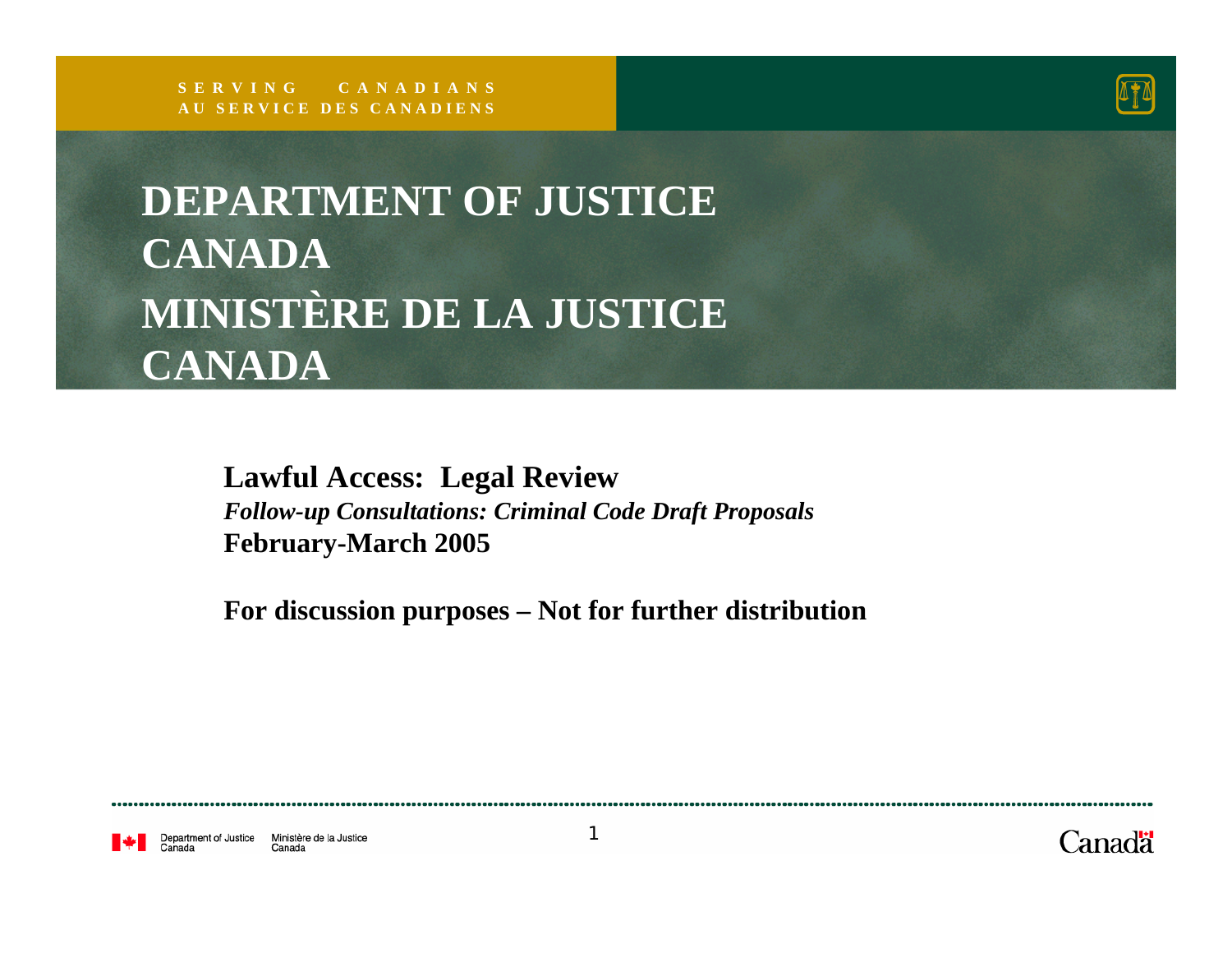#### **S E R V I N G C A N A D I A N SA U S E R V I C E D E S C A N A D I E N S**





- $\bullet$ **Overview**
- $\bullet$ Modernizing wording/references in *Criminal Code*
- Substantive offences
- Production Orders
- Preservation Orders
- $\bullet$ Other Warrants
- Assistance Orders
- E-mail and other non-oral private communications

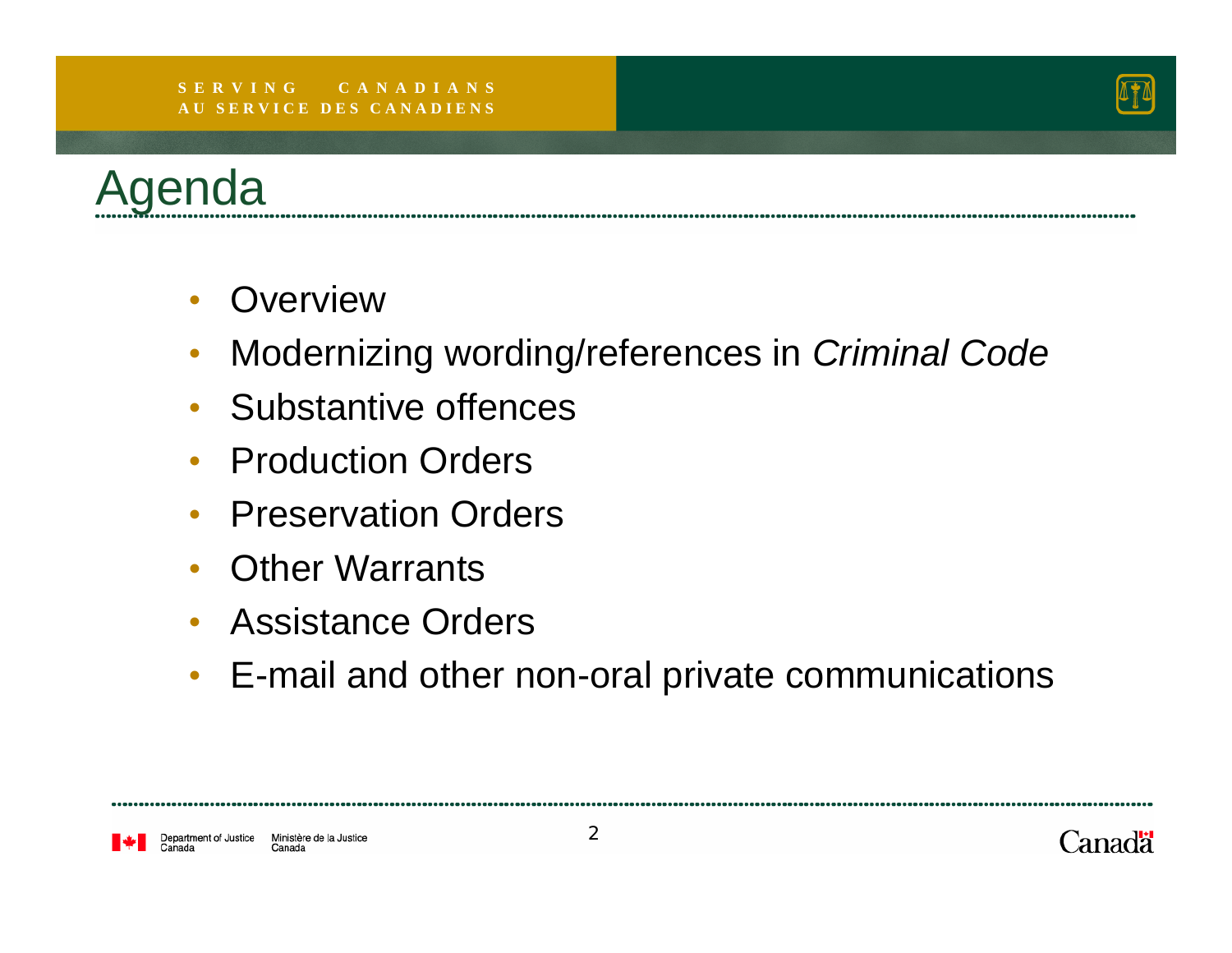



- $\bullet$ • The purpose of this presentation is to provide details on draft legislative proposals
	- The discussion will be divided into subject matter modules
	- Time has been allotted for each according to perceived interest and difficulty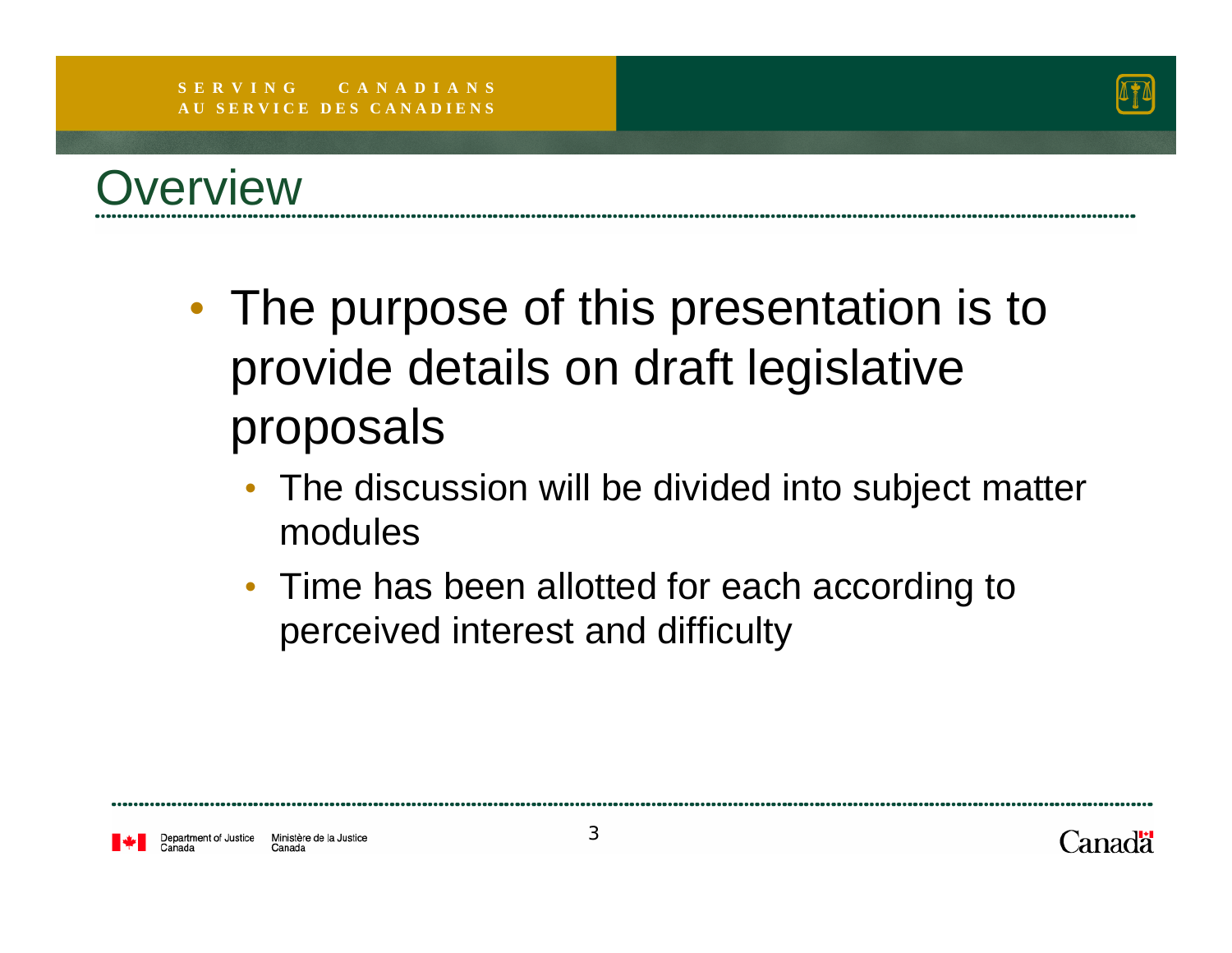#### **S E R V I N G C A N A D I A N SA U S E R V I C E D E S C A N A D I E N S**





- Overview
- $\bullet$ Modernizing wording/references in *Criminal Code*
- Substantive offences
- Production Orders
- Preservation Orders
- $\bullet$ Other Warrants
- Assistance Orders
- E-mail and other non-oral private communications

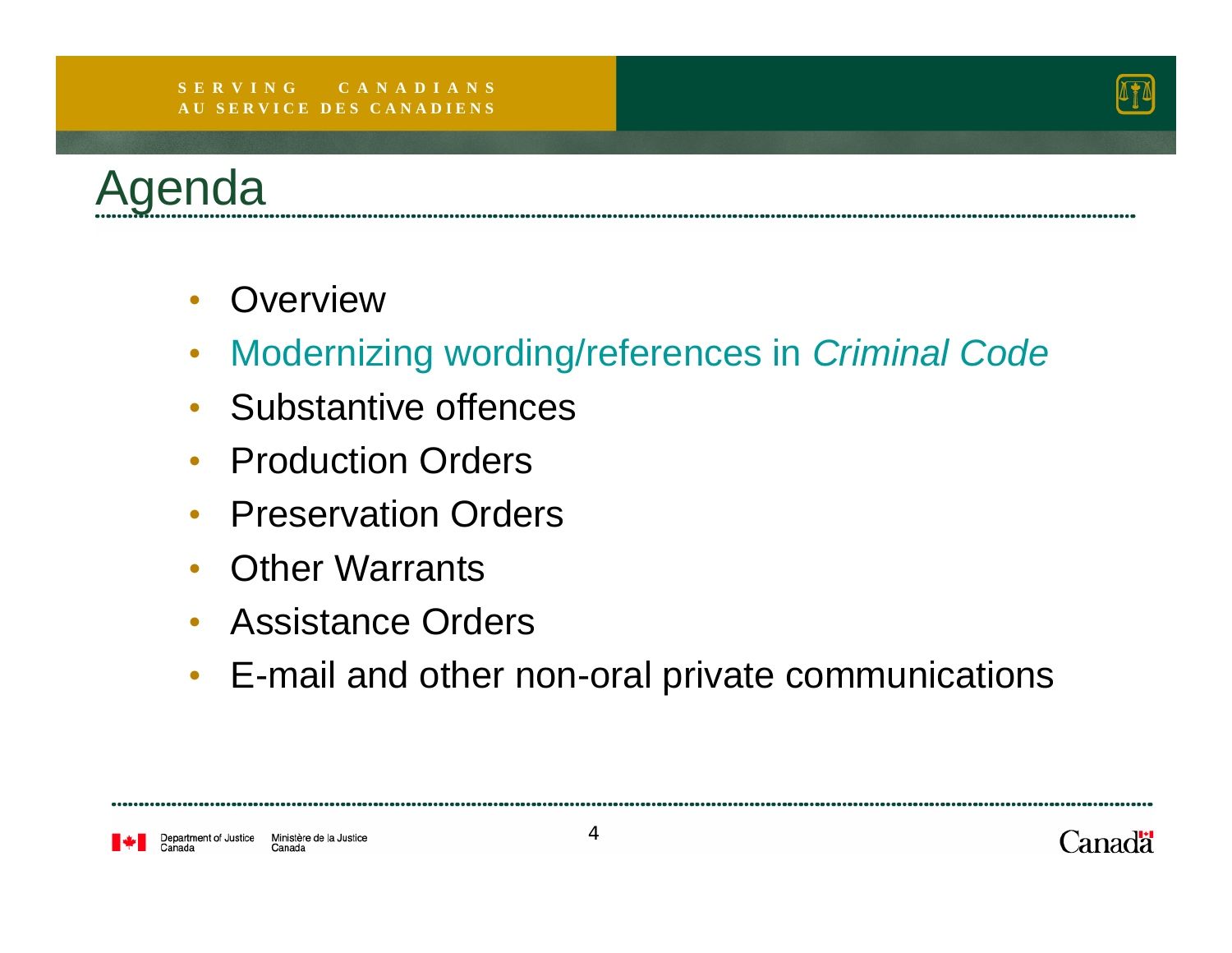

## Modernizing wording/references

- •Interception device: Proposal to bring specificity on the purpose of the device and shorten the current term used throughout the *Criminal Code*
	- • **"interception device"** means any apparatus or device, including a computer program within the meaning of subsection 342.1(2), that is used or is capable of being used to intercept a private communication but does not include a hearing aid used to correct subnormal hearing of the user to not better than normal hearing;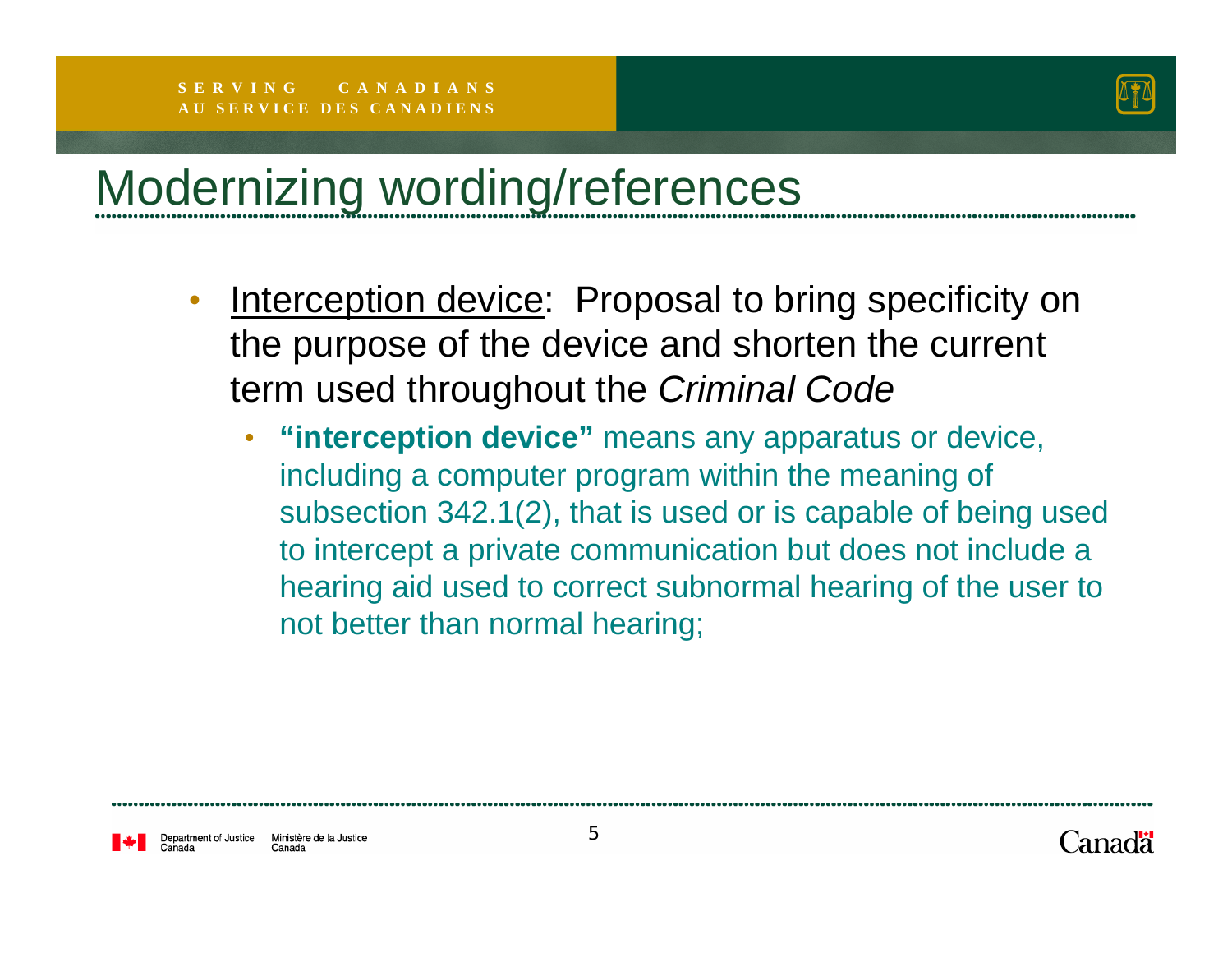

## Modernizing wording/references

- Standardizing reference to telephone, telegraph, cable, etc. to generic term 'telecommunications'.
- The definition of "telecommunications" would continue to be found in the *Interpretation Act*, but would be repealed in the *Criminal Code*.
- The term "device" would be modified to include 'a computer program within the meaning of subsection 342.1(2)'.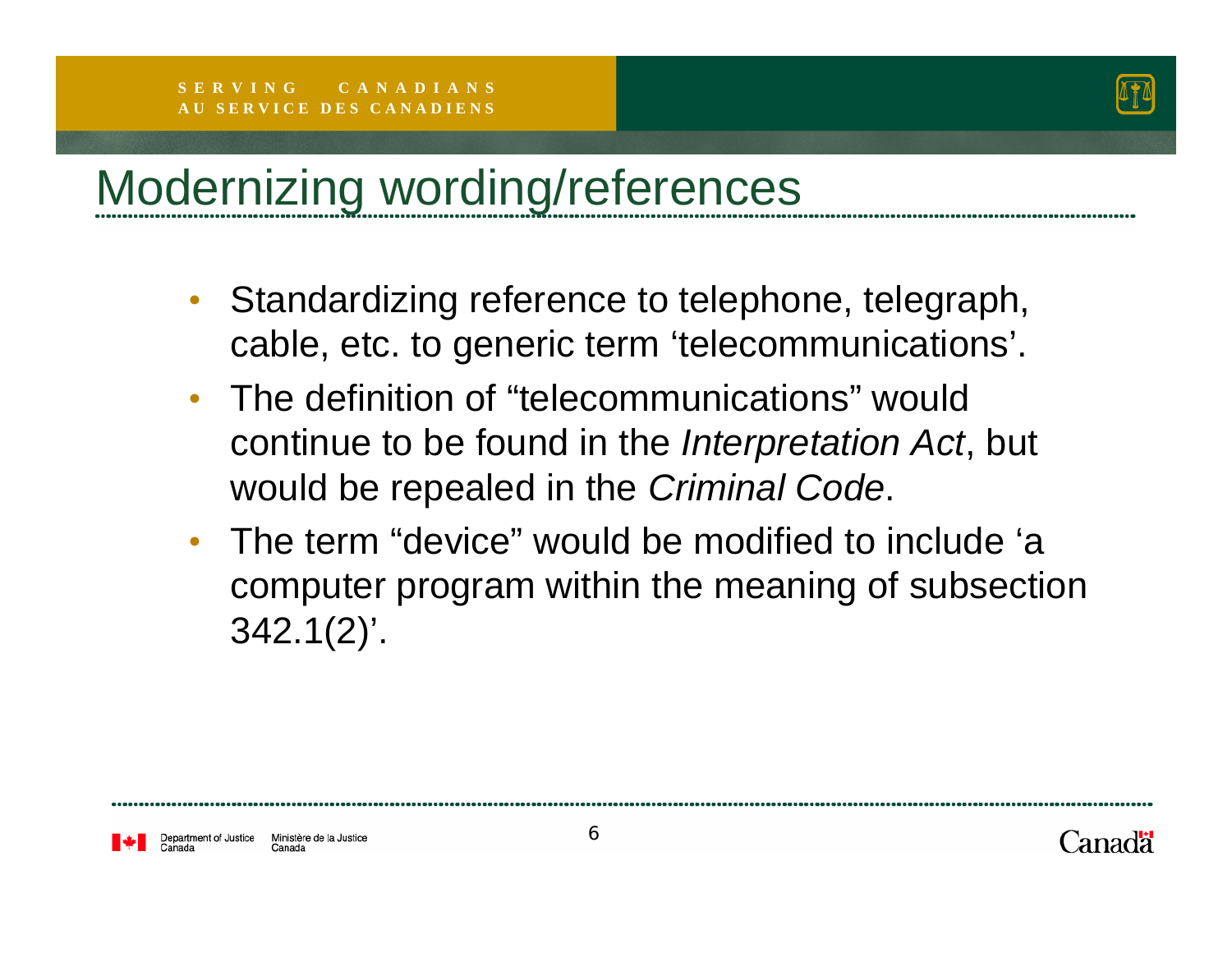

## Modernizing wording/references - Offences

- $\bullet$  Among those sections affected could be:
	- S.184 (interception of communications)
	- S. 204 (para-mutual betting)
	- S. 327 (possession of device to obtain telecommunication facility)
	- S. 342.1 (unauthorized use of computer)
	- S. 342.2 (device to obtain computer service)
	- S. 372 (false messages)
	- S.381 (mail fraud)

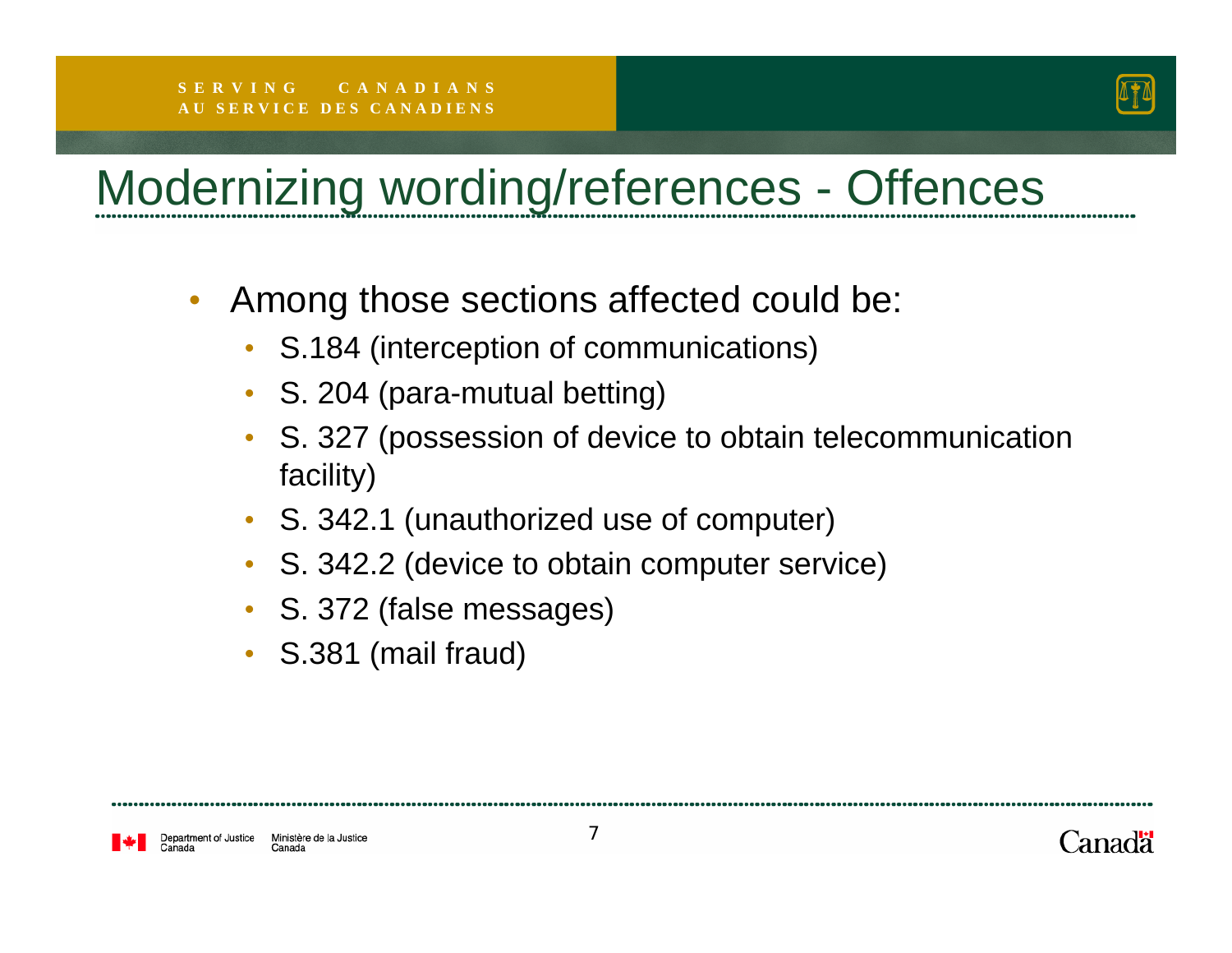#### **S E R V I N G C A N A D I A N SA U S E R V I C E D E S C A N A D I E N S**





- Overview
- $\bullet$ Modernizing wording/references in *Criminal Code*
- Substantive offences
- Production Orders
- Preservation Orders
- Assistance Orders
- E-mail and other non-oral private communications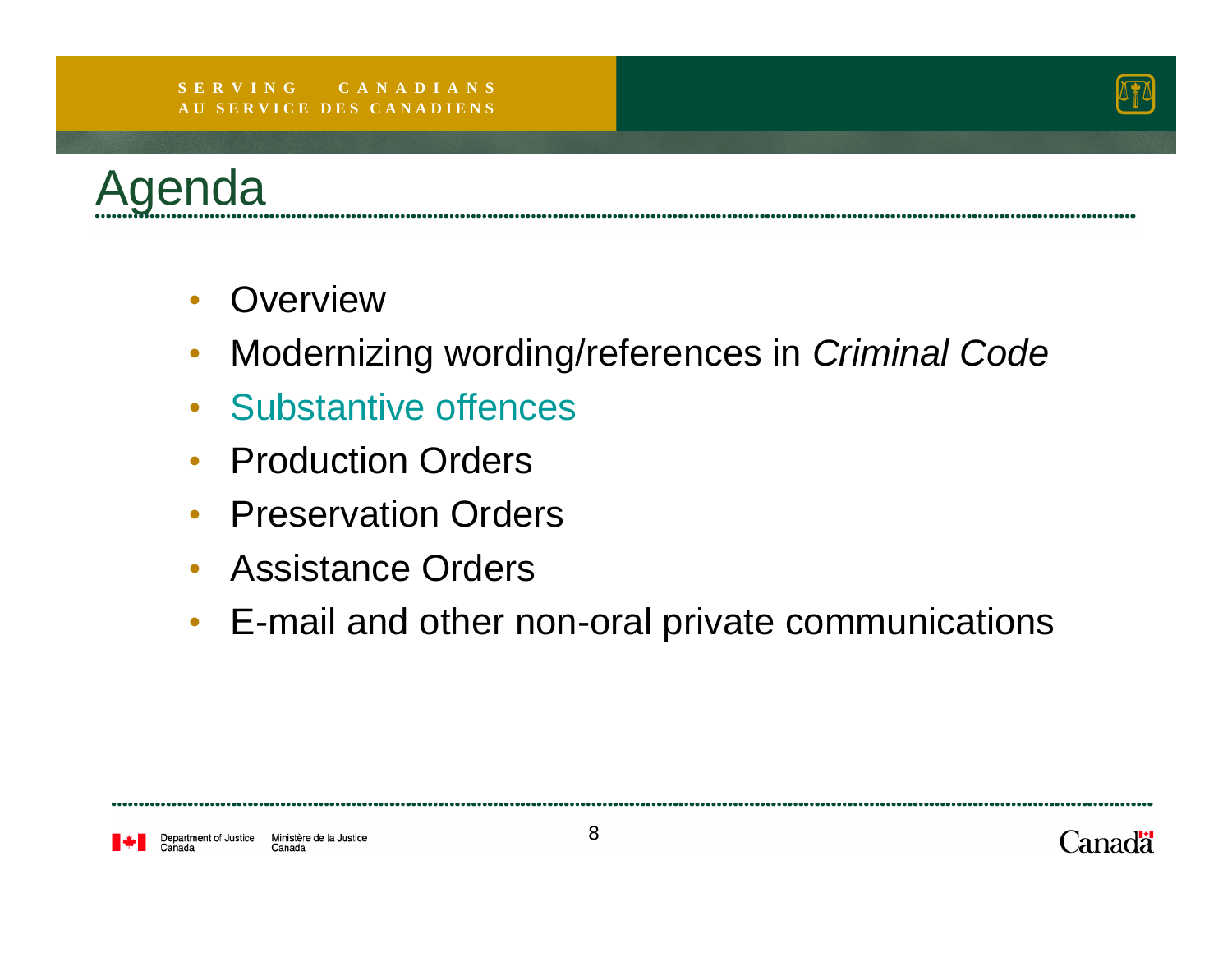

#### Substantive Offences – 'Hacking tools' (s. 342.2)

- • Two proposals in relation to the current offence of possessing, distributing, selling, etc. a device under circumstances that give rise to a reasonable inference that the device is used to commit an offence under s. 342.1 (unauthorized use of computer).
	- • Add new offences: importing, obtaining for use and making available
	- •Directly refer to the mischief provisions under s. 430.
- $\bullet$  Would clearly criminalize possession of a virus for the purpose mischief
- • Change consistent with Council of Europe *Convention on Cyber-crime*

epartment of Justice Ministère de la Justice Canada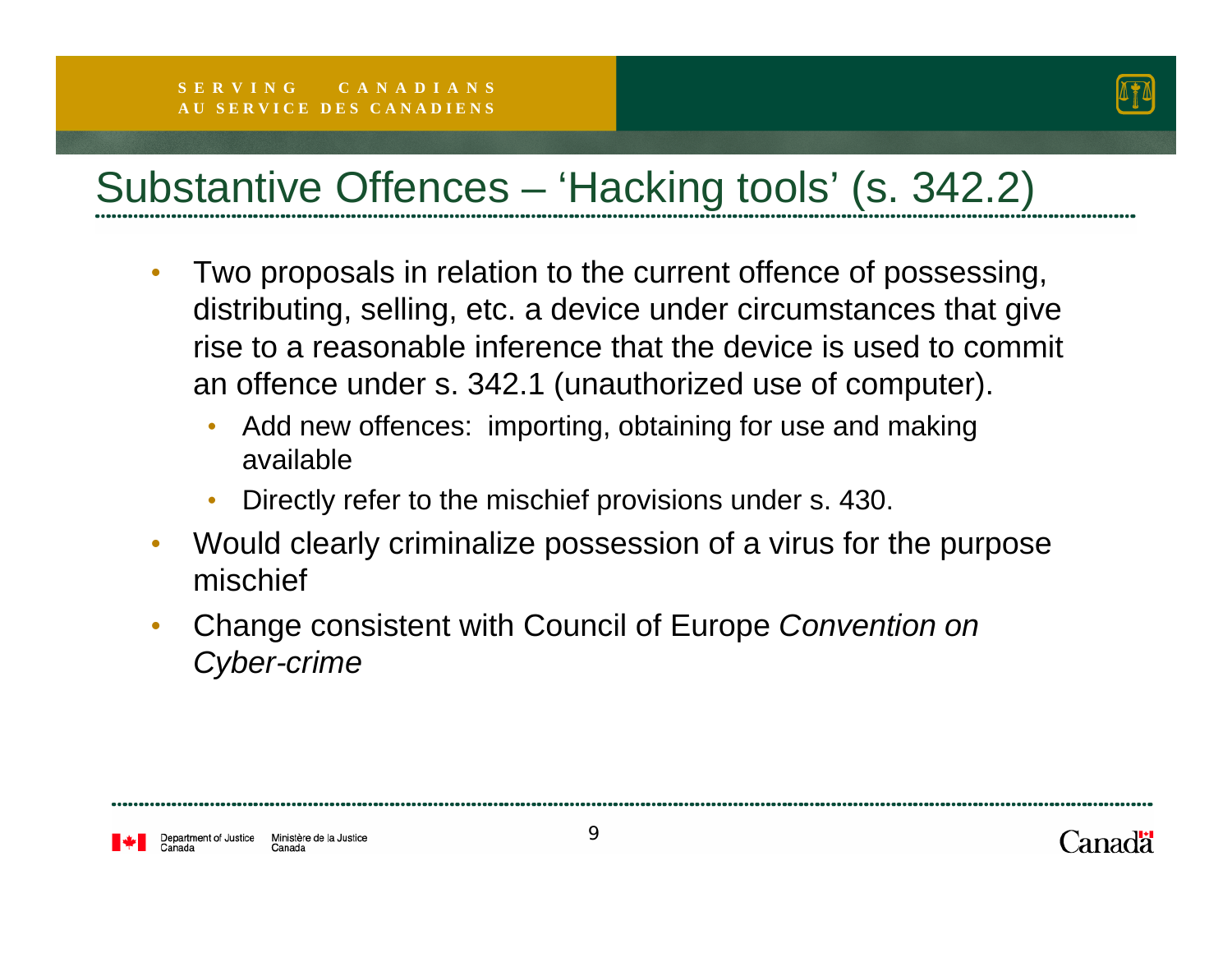

#### Substantive Offences – 'Hacking tools' proposal (s. 342.2)

 $\bullet$  **342.2** (1) Every person who, without lawful justification or excuse, makes, possesses, sells, offers for sale, imports, obtains for use, distributes or otherwise makes available any instrument or device, including a computer program within the meaning of subsection 342.1(2) or any component thereof, the design of which renders it primarily useful for committing an offence under section 342.1 or 430 in relation to data or computer systems within the meaning of subsection 342.1(2), under circumstances that give rise to a reasonable inference that the instrument, device or component has been used or is or was intended to be used to commit an offence contrary to that section,

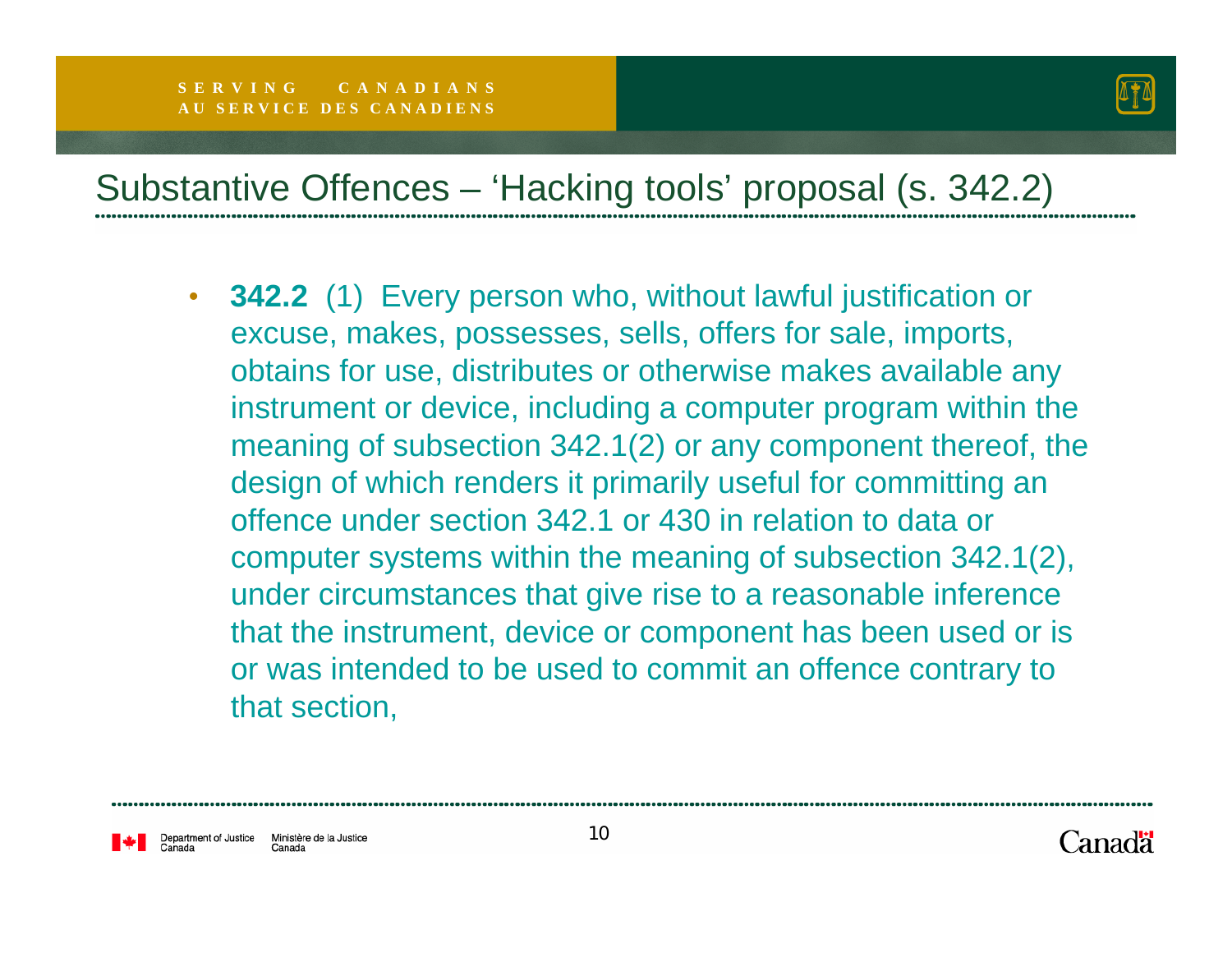

#### Substantive Offences – Interception Devices (s. 191)

- Proliferation of "dual-use technologies"
- $\bullet$ Existing exemption scheme does not work
- • Two possible options:
	- repeal the provision
	- refine the existing provision by allowing for a lawful excuse or justification as in s.342.2 (possessing, etc. of "hacking tools").

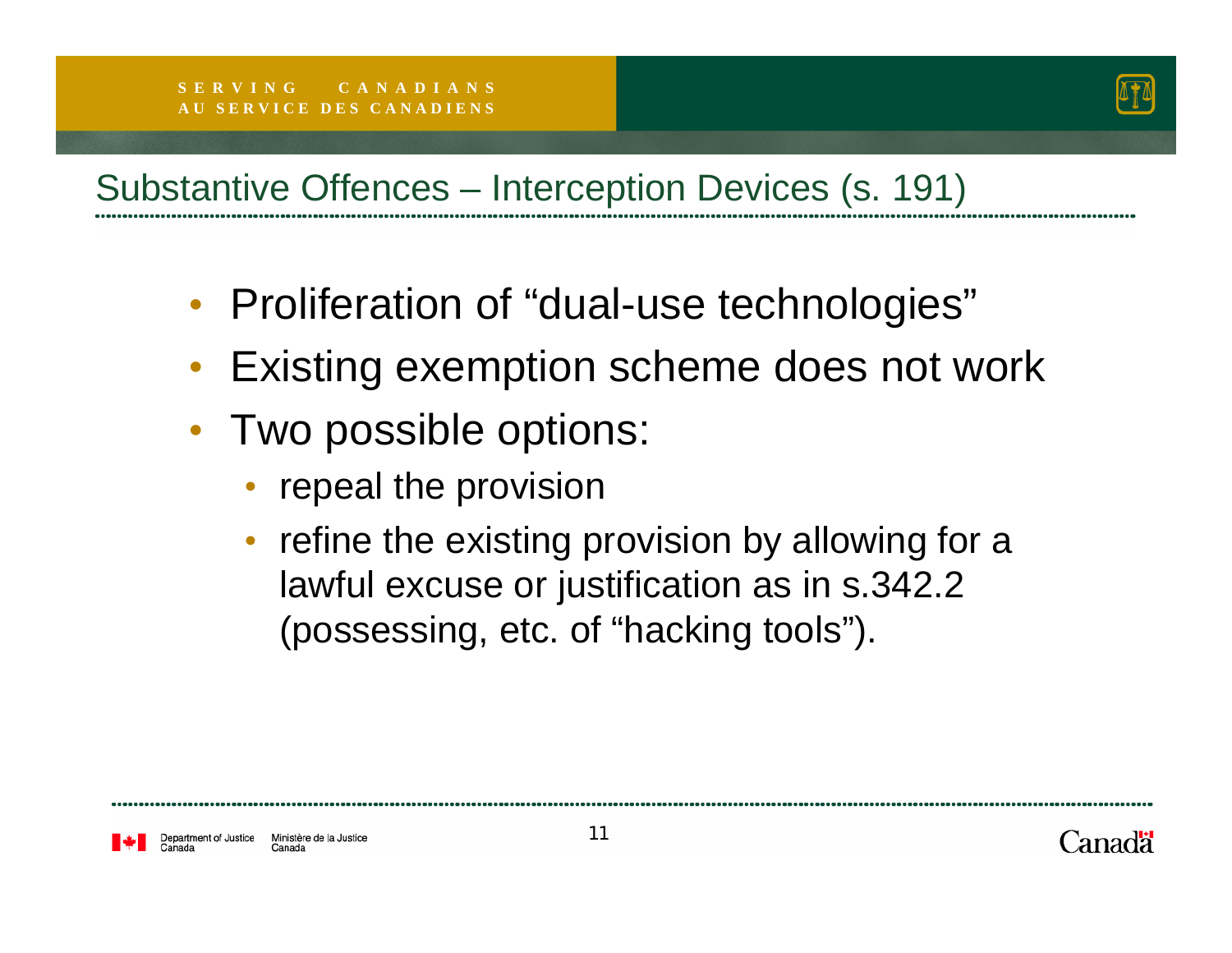

#### Substantive Offences – Interception devices proposal (s. 191)

 $\bullet$  **191.** Every person who, without lawful justification or excuse, makes, possesses, sells, offers for sale, imports, obtains for use, distributes or otherwise makes available any instrument or device, including a computer program within the meaning of subsection 342.1(2) or any component thereof, the design of which renders it primarily useful for the surreptitious interception of private communications, under circumstances that give rise to a reasonable inference that the instrument, device or component has been used or is or was intended to be used to commit an offence contrary to section 184, is guilty of an indictable offence and liable to imprisonment for a term not exceeding two years.

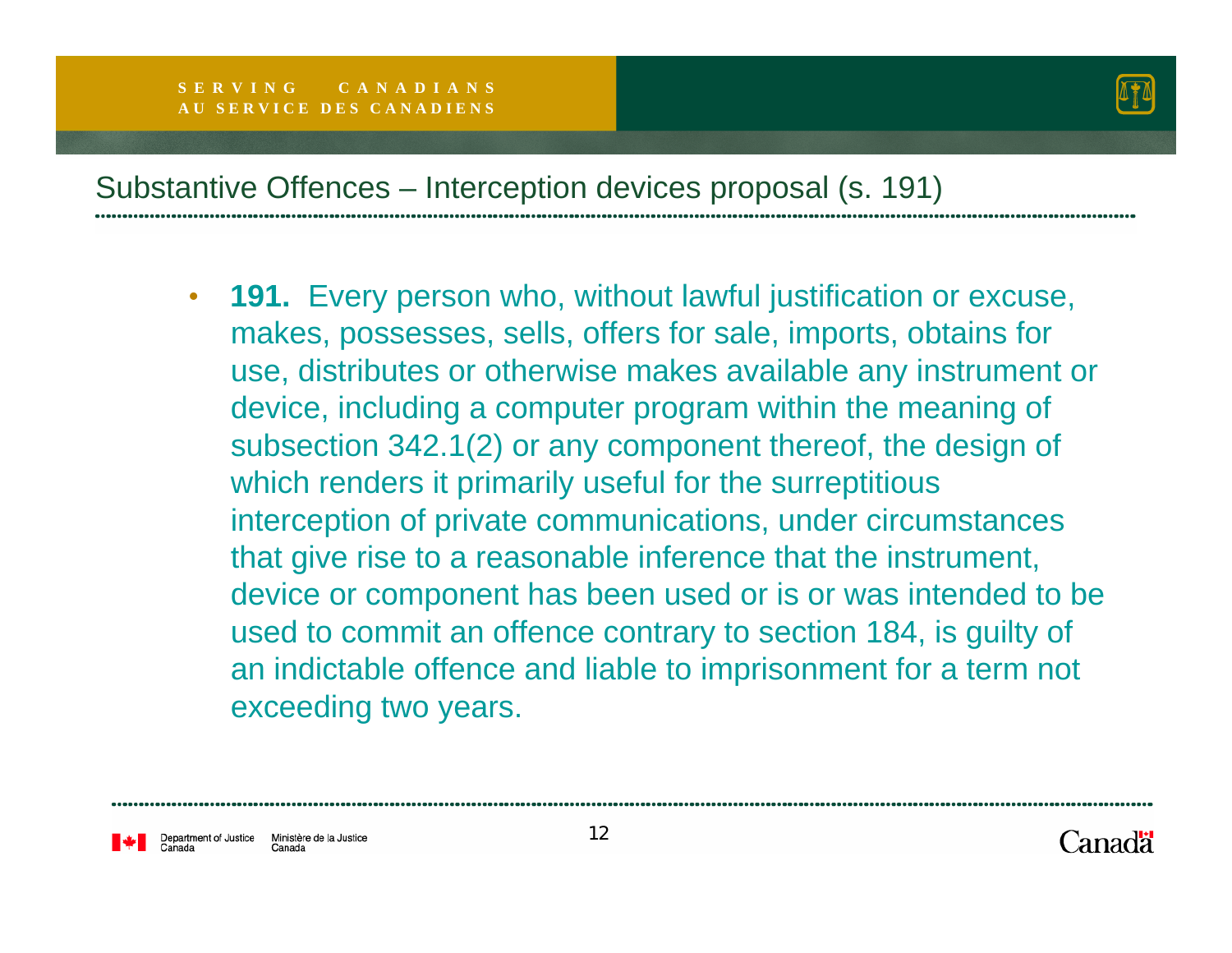

#### Substantive Offences – False messages (s. 372)

- Proposal to include any form of telecommunication rather than only telephone, radio, etc.
- Currently a summary conviction offence Propose making the offence hybrid.

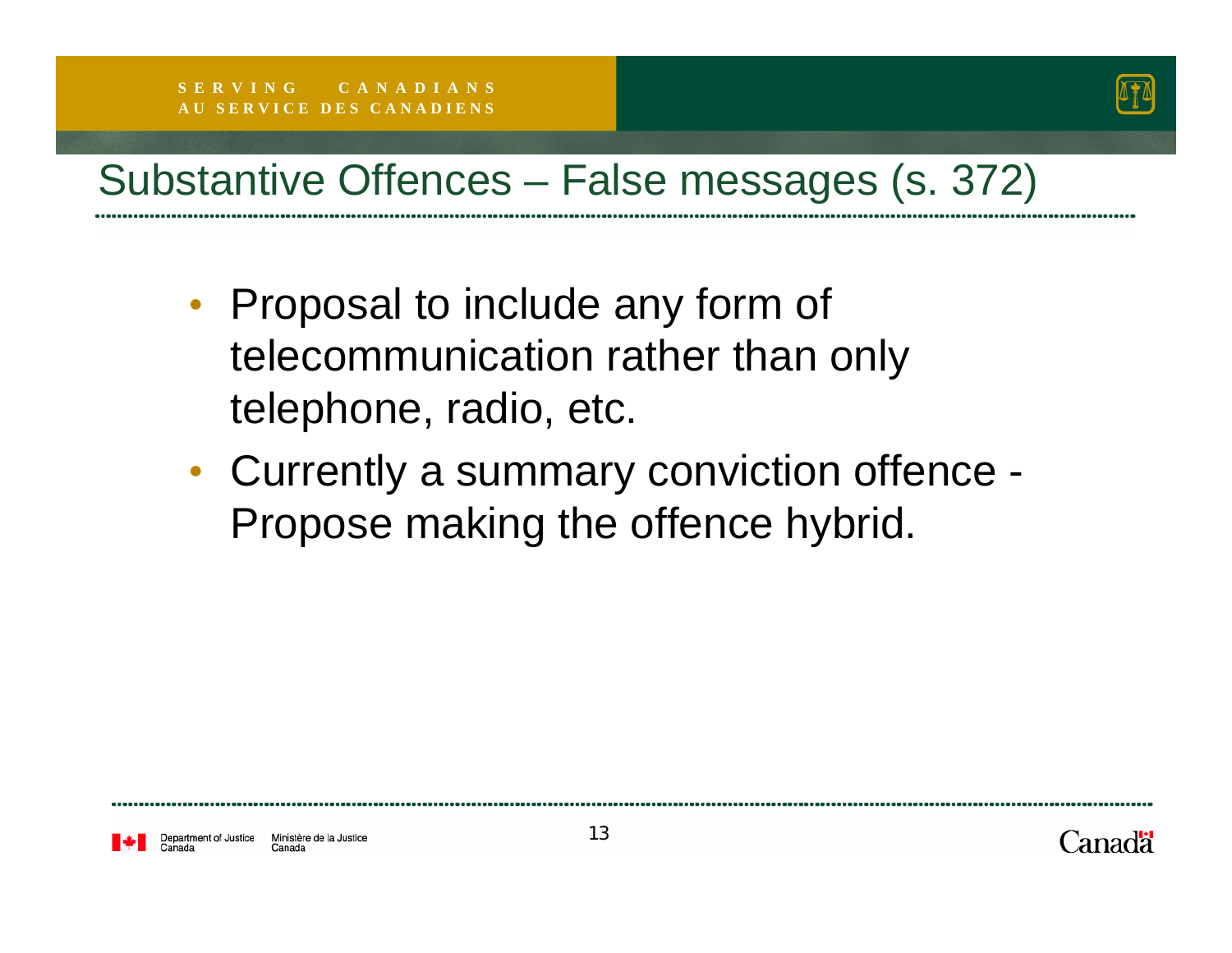

#### Substantive Offences – False messages proposal (s. 372)

**372.** (1) Every one who, with intent to injure or alarm any person, conveys or causes or procures to be conveyed [by any means] information that he knows is false is guilty of an indictable offence and liable to imprisonment for a term not exceeding two years.

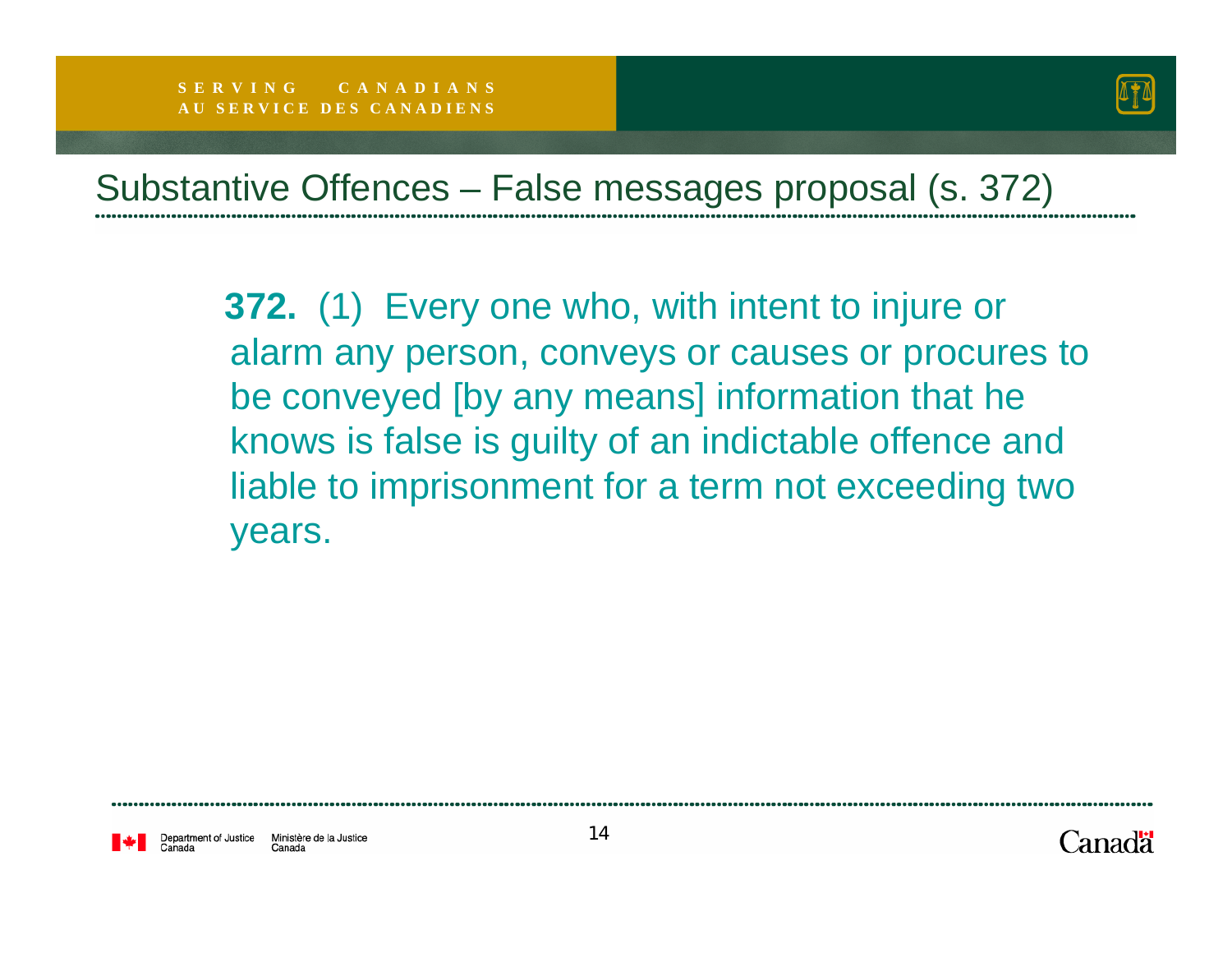#### **S E R V I N G C A N A D I A N SA U S E R V I C E D E S C A N A D I E N S**





- $\bullet$ **Overview**
- $\bullet$ Modernizing wording/references in *Criminal Code*
- Substantive offences
- Production Orders
- Other Warrants
- $\bullet$ Preservation Orders
- $\bullet$ Assistance Orders
- E-mail and other non-oral private communications

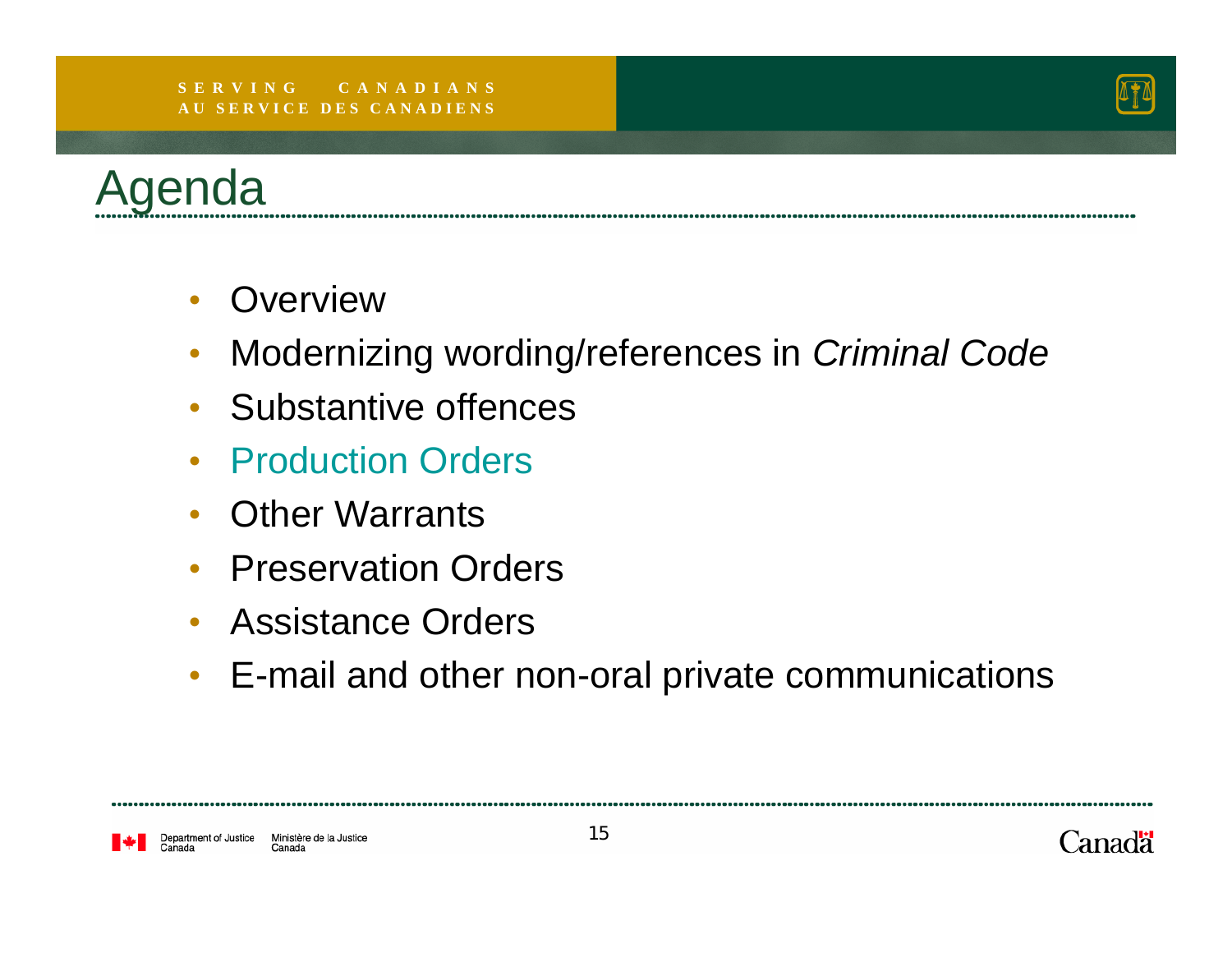

## Existing production orders

- Two Production Orders came into force in September 2004
	- • General Production Order – similar standard to the section 487 warrant - reasonable grounds to believe – Section 487.012
	- • Specific Production Order – Financial and Commercial Information - reasonable grounds to suspect – Section 487.013
- An exemption mechanism was created for Production Orders – Section 487.015 – only available if either
	- •Information sought is privileged
	- • Unreasonable to require the person to produce the document or data
	- •Person does not have the document or data

epartment of Justice Ministère de la Justice Canada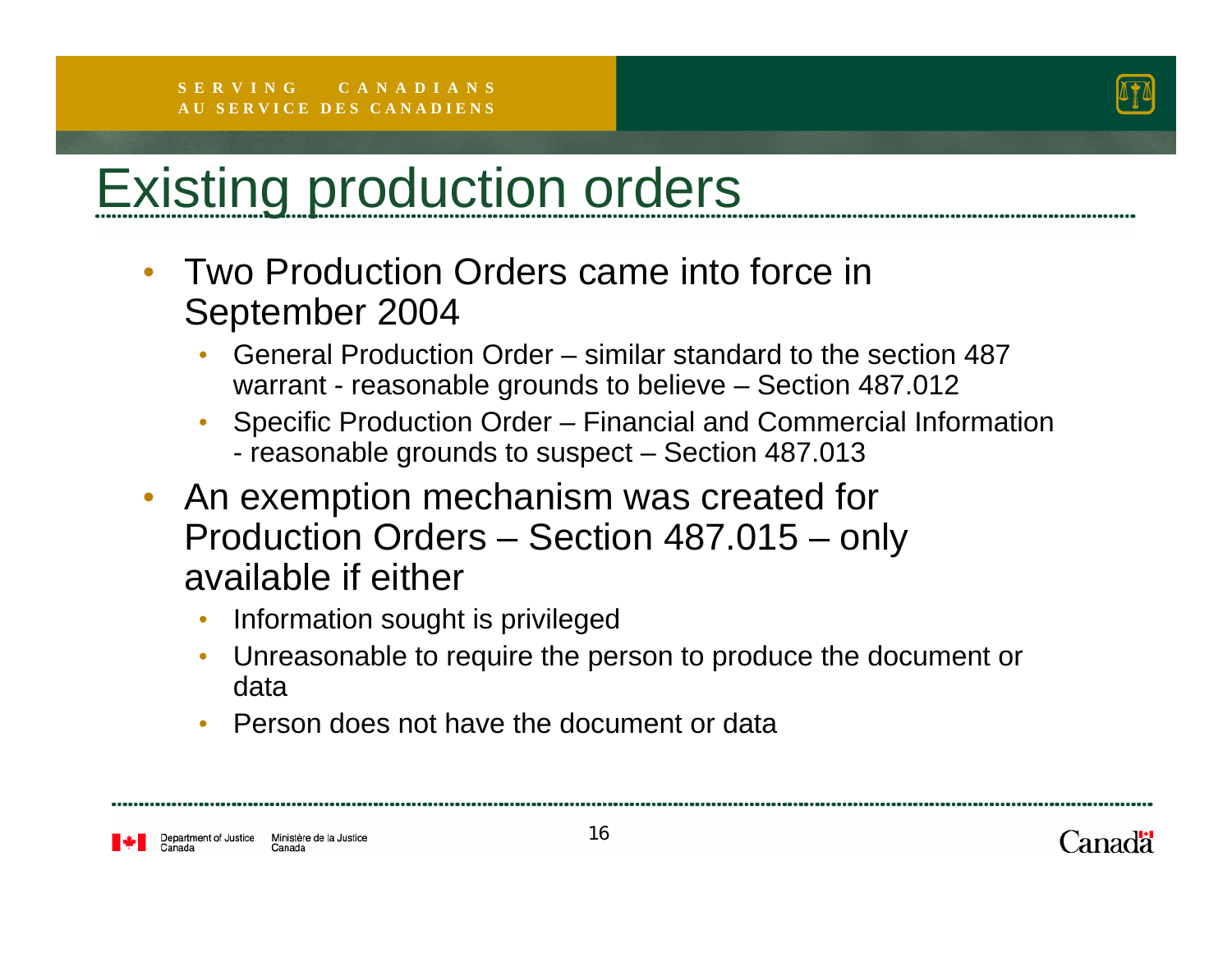

### New Production Orders

- $\bullet$  Provisions already exist for tracking warrant and number recorder and telephone records (ss. 492.1 and 492.2).
- $\bullet$  Two new production orders would be created:
	- For tracking information information held by third parties that may assist in locating a person – e.g. where the person last used his debit card.
	- For transmission data information held by third parties (telcos and ISPs) relating to the traffic data generated by the transmission of a telecommunication – does not included the content of the communication.

epartment of Justice Ministère de la Justice Canada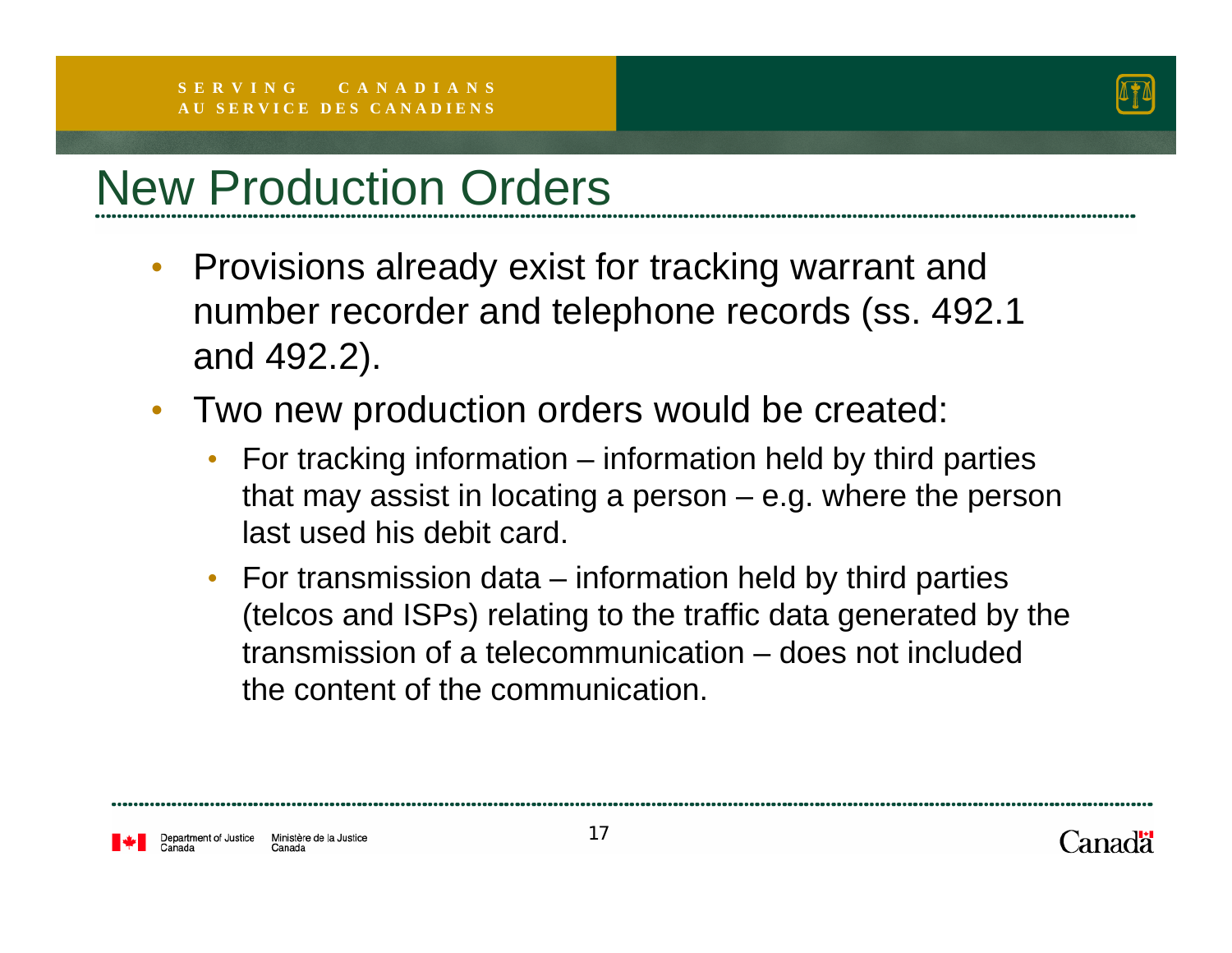

## Production Order – Tracking Information

A justice, a judge of a superior court of criminal jurisdiction or a judge as defined in section 552 may order any person

- (*a*) to produce tracking information or a document an original or a copy of it certified by affidavit to be a true copy — containing only tracking information; or
- (*b*) to prepare a document based on the information referred to in paragraph (*a*) or a document containing tracking information and produce it.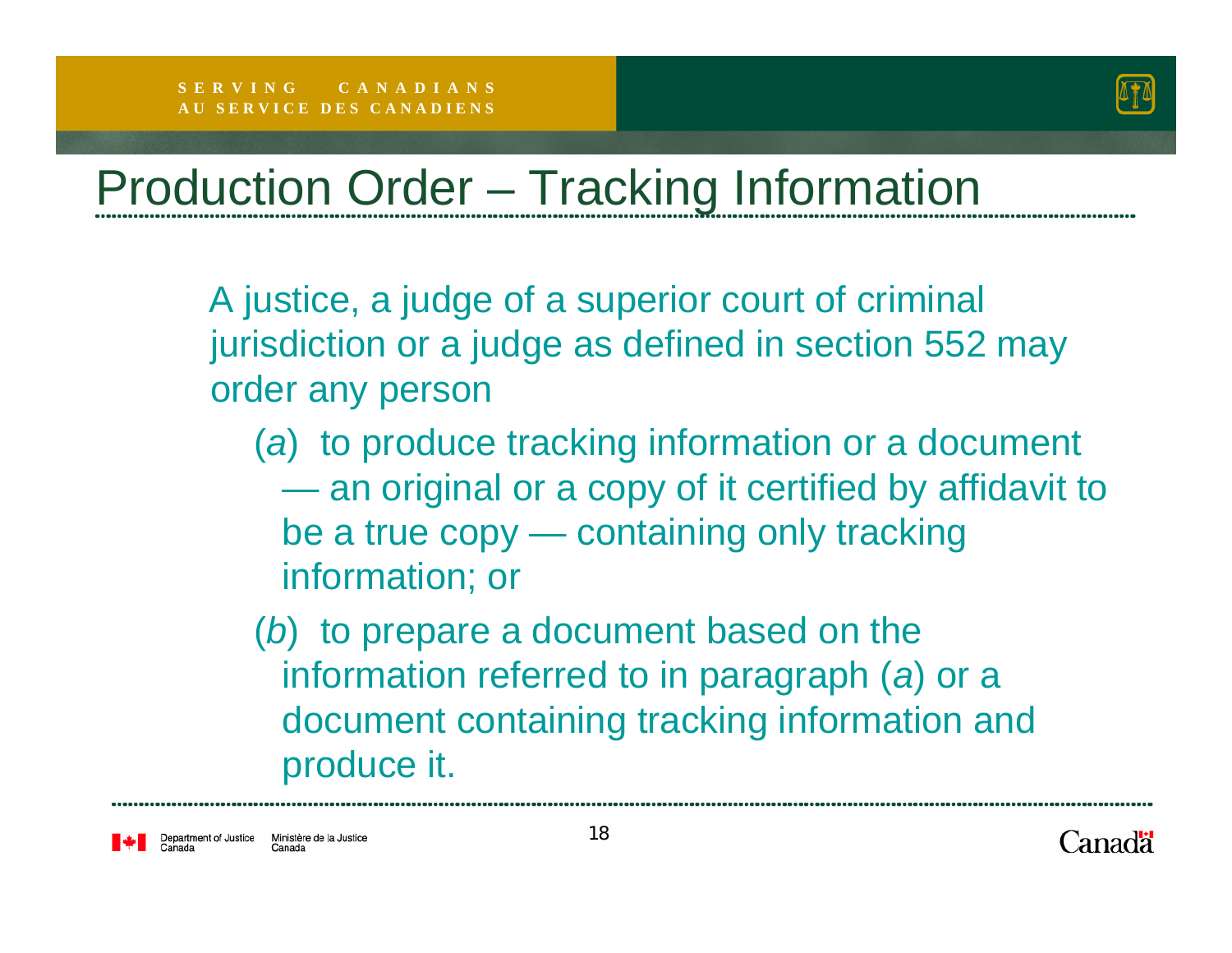

## Definition of tracking information

• "tracking information" means information that would assist in determining the location of a person or thing at a particular time.

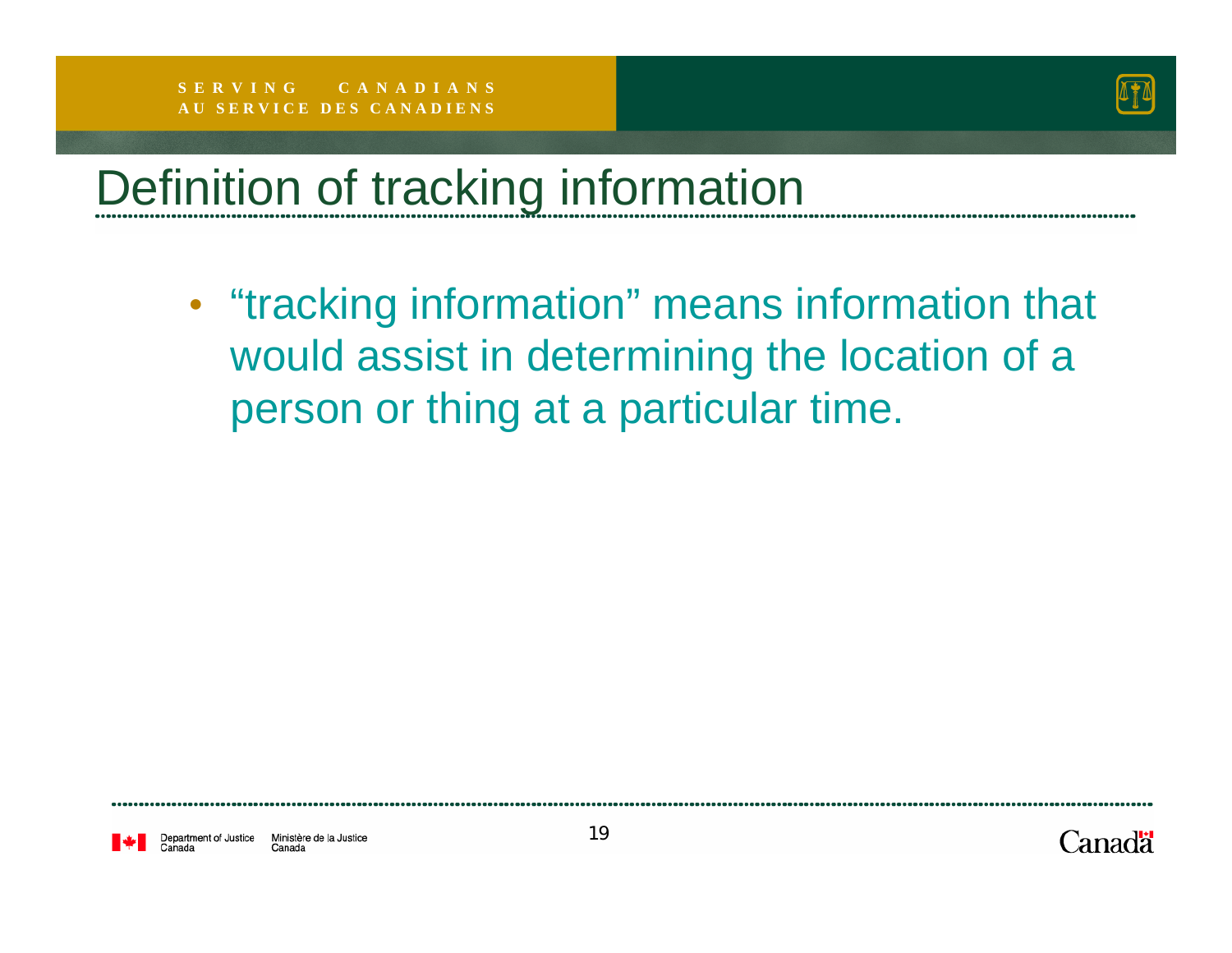

### Production Order – Transmission Data

A justice, a judge of a superior court of criminal jurisdiction or a judge as defined in section 552 may order any person

- (*a*) to produce transmission data or a document an original or a copy of it certified by affidavit to be a true copy — containing information obtained from transmission data; or
- (*b*) to prepare a document based on data or a document referred to in paragraph (*a*) and produce it.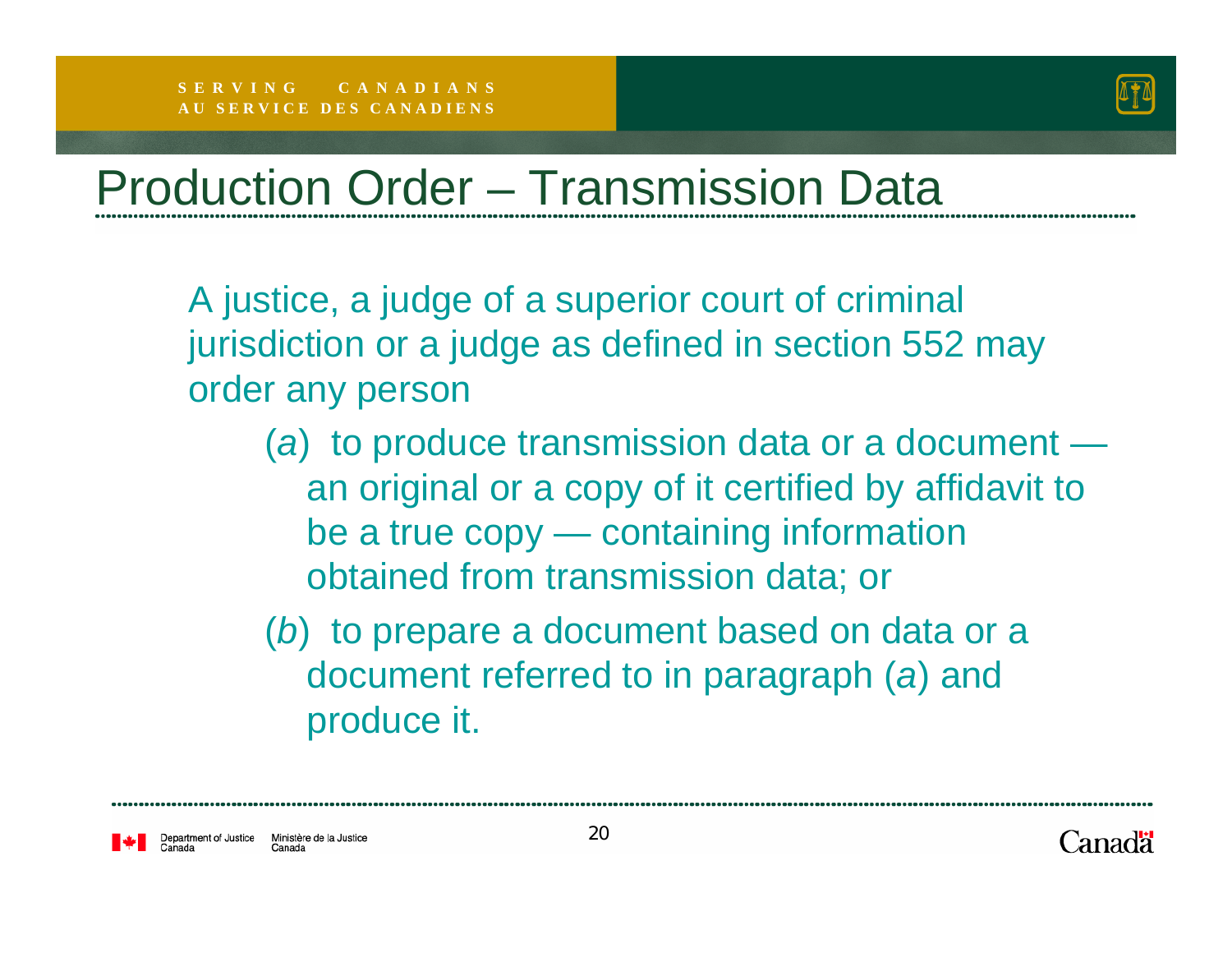

### Definition of transmission data

• **"transmission data"** means data relating to the telecommunications functions of dialling, routing, addressing or signalling that identifies or purports to identify the origin, type, direction, date, time, duration, size, destination or termination of a telecommunication generated or received by means of a telecommunications facility.

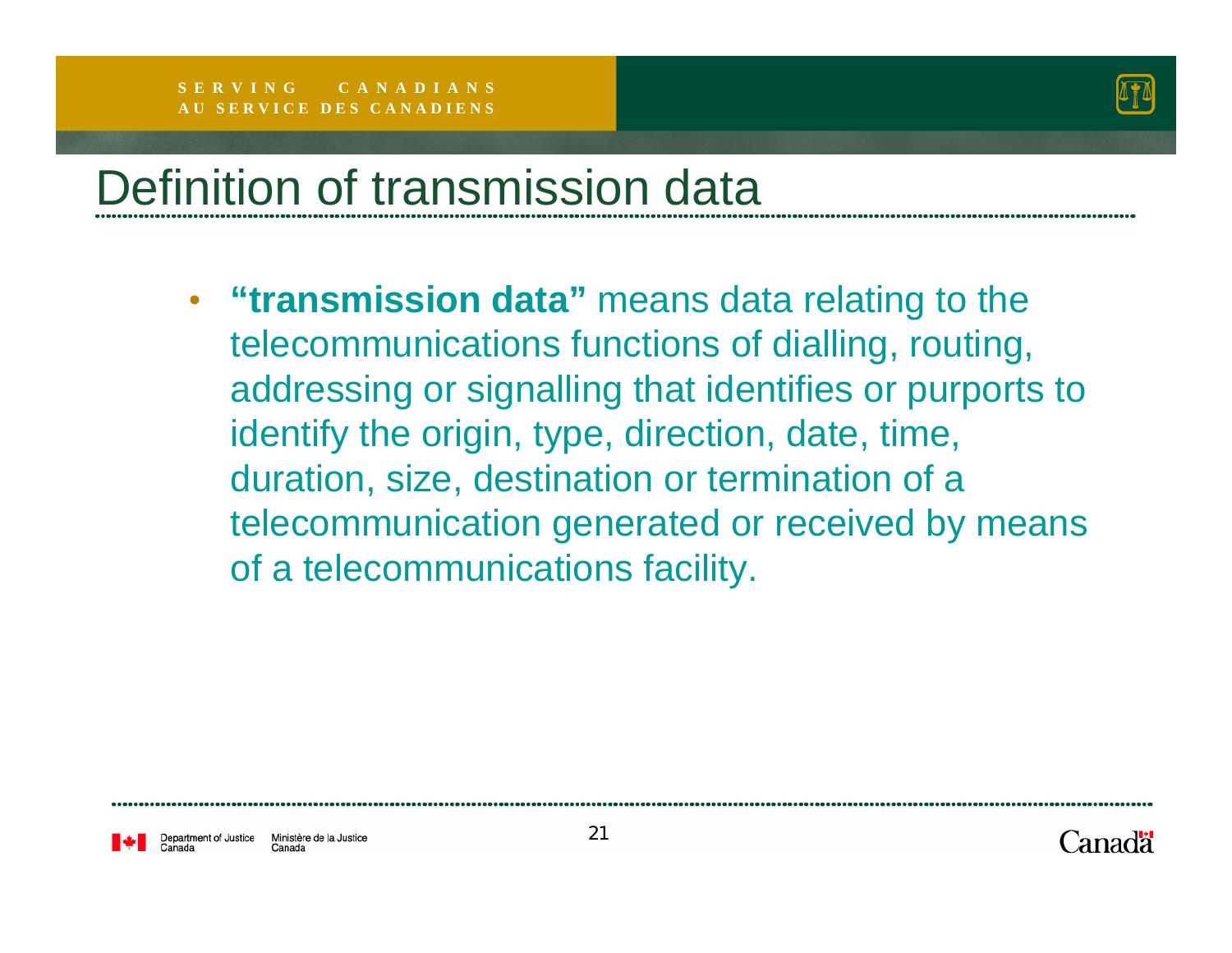

## New production Orders - Criteria

- The two new production orders would be based on the criteria established in s. 487.013 (Production order – financial and commercial information) with the same judicial safeguards and same information **requirements**
- $\bullet$ Judicial threshold: Reasonable grounds to suspect.

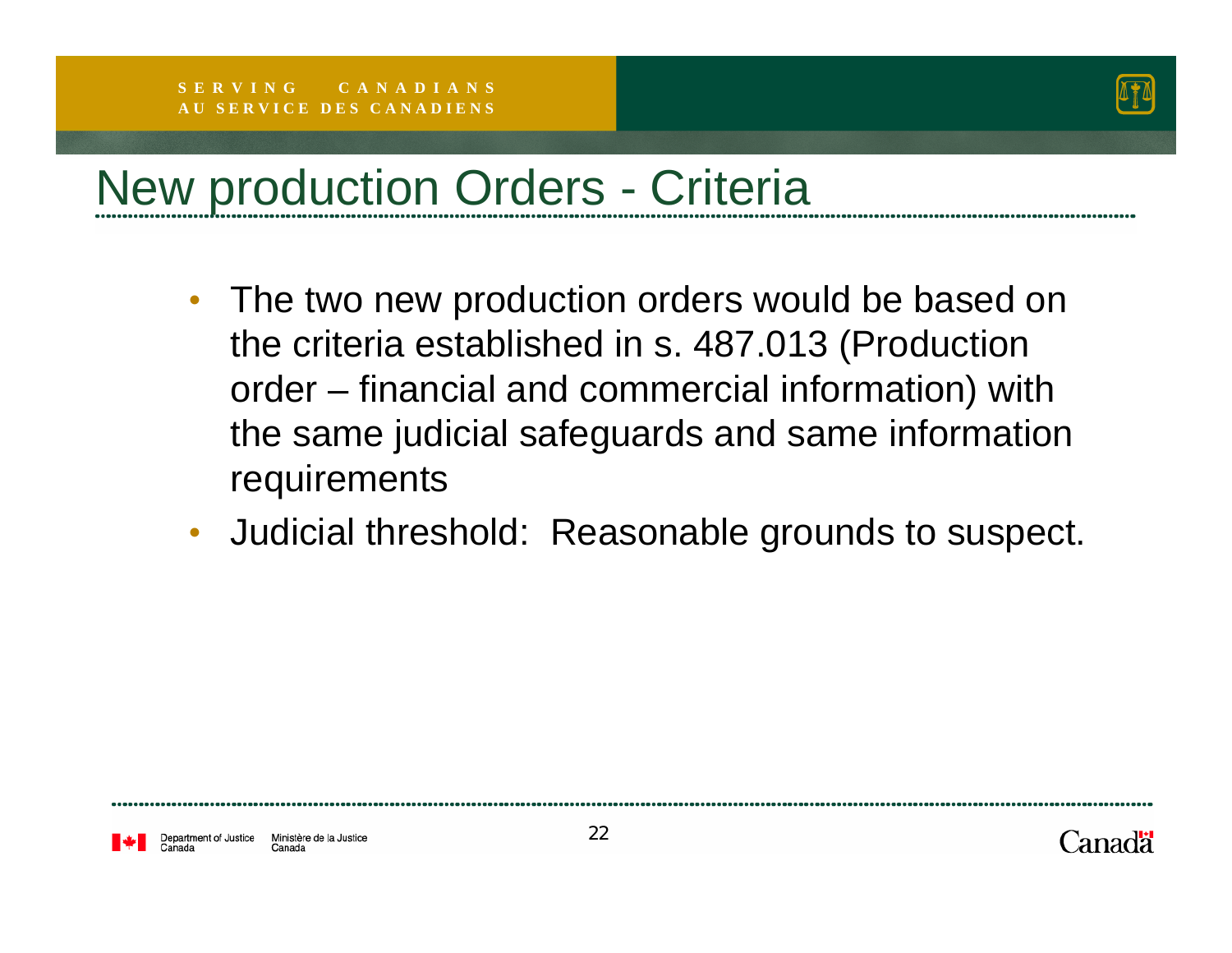#### **S E R V I N G C A N A D I A N SA U S E R V I C E D E S C A N A D I E N S**





- $\bullet$ **Overview**
- $\bullet$ Modernizing wording/references in *Criminal Code*
- Substantive offences
- Production Orders
- Other Warrants
- Preservation Orders
- Assistance Orders
- E-mail and other non-oral private communications

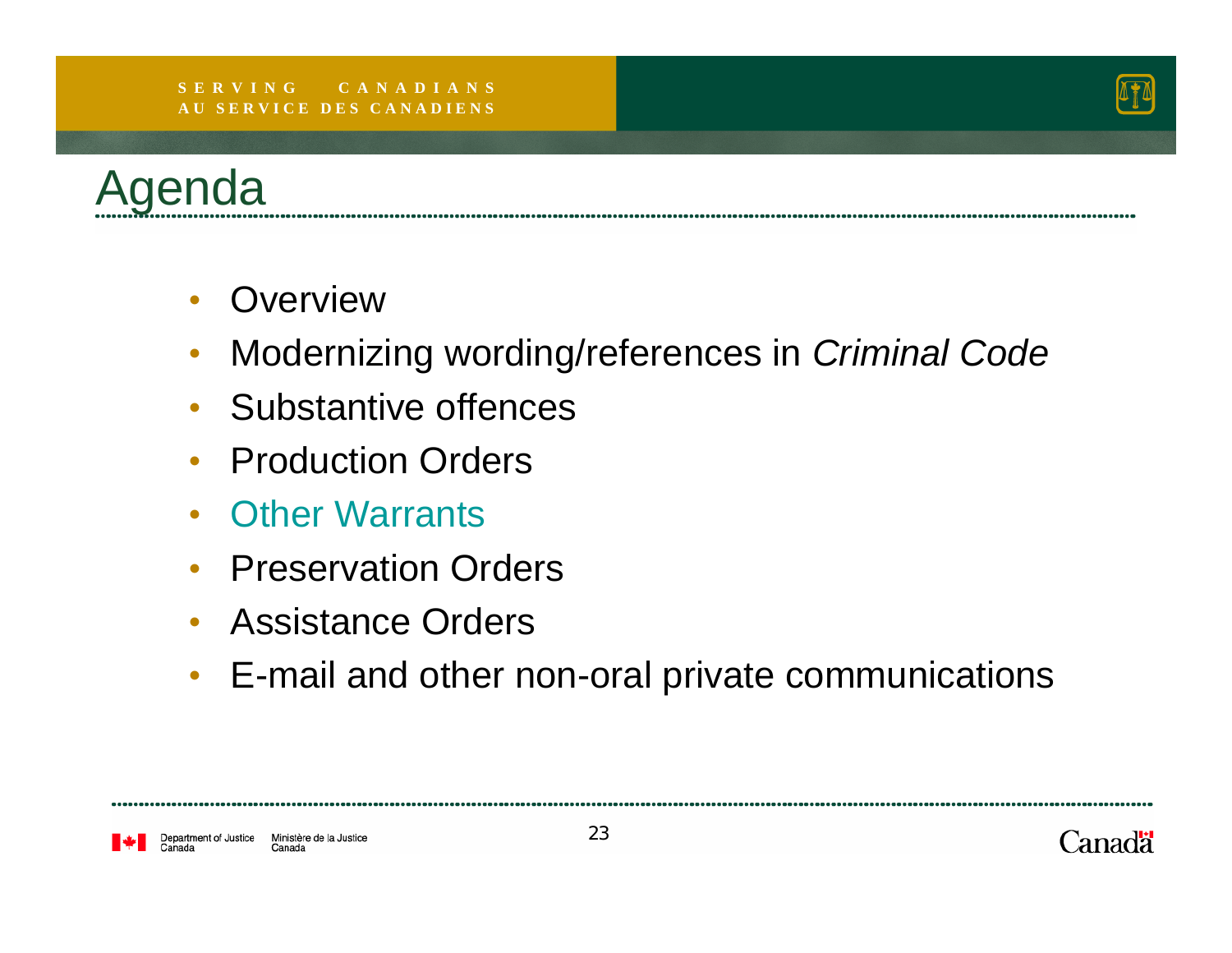

## Updates to tracking and DNR warrants

- $\bullet$  Proposal to update to take into account new technologies
- $\bullet$  Would capture information in relation to which there is a lower expectation of privacy
- $\bullet$  Would be issued under the threshold of "reasonable grounds to suspect"
- Valid for 60 days, but could be up to one year if organized crime or terrorism offences

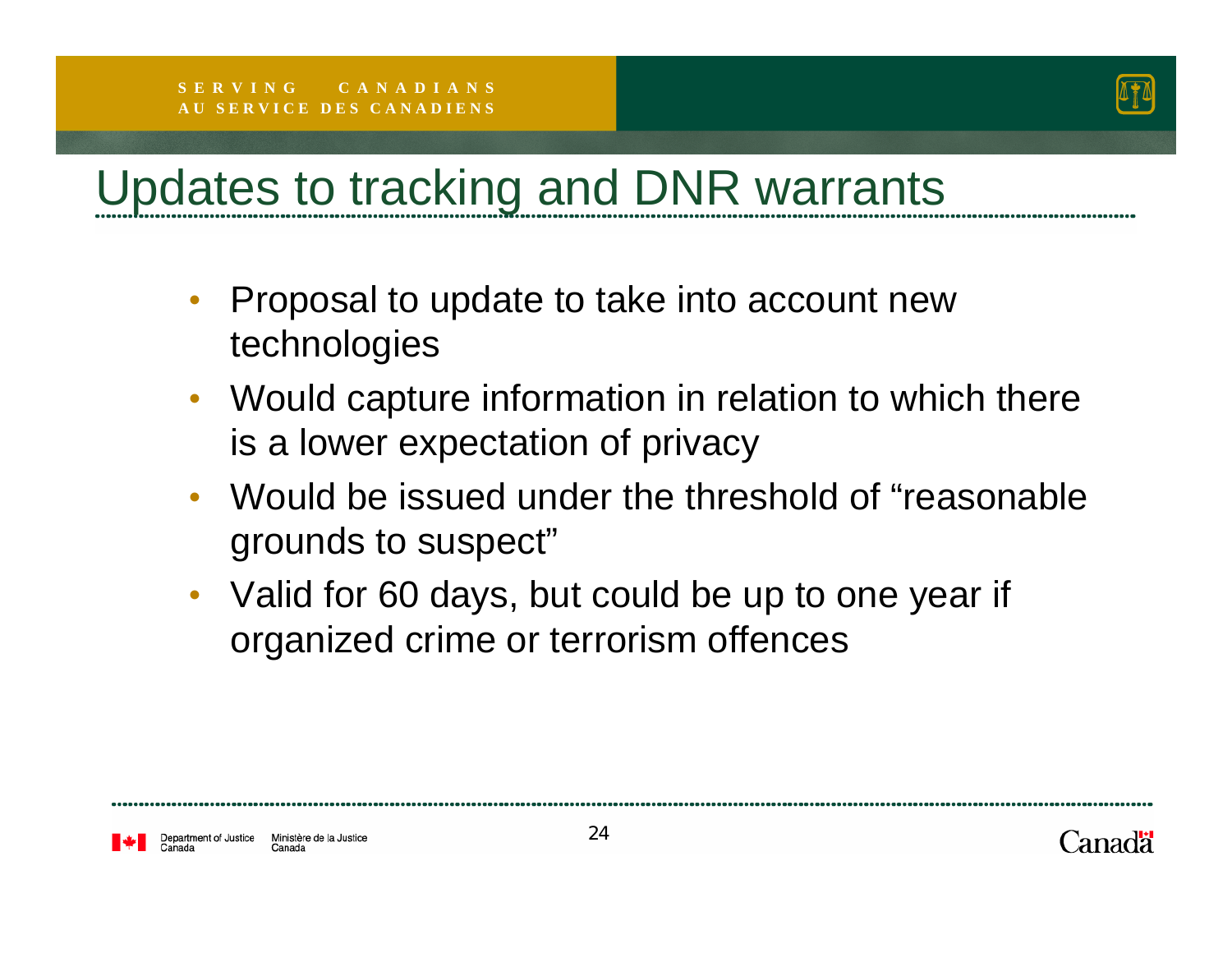

## Tracking Warrant – Section 492.1

- $\bullet$  Consequential changes to the wording of the tracking warrant provision to be consistent with other changes in the *Criminal Code*.
- Clarifying the scope of tracking tools that law enforcement can use, including items that a person carries that may either be activated or monitored to determine the persons location (e.g. Global Positioning System (GPS) chip in a mobile phone or car, or debit/credit card transactions)

epartment of Justice Ministère de la Justice Canada

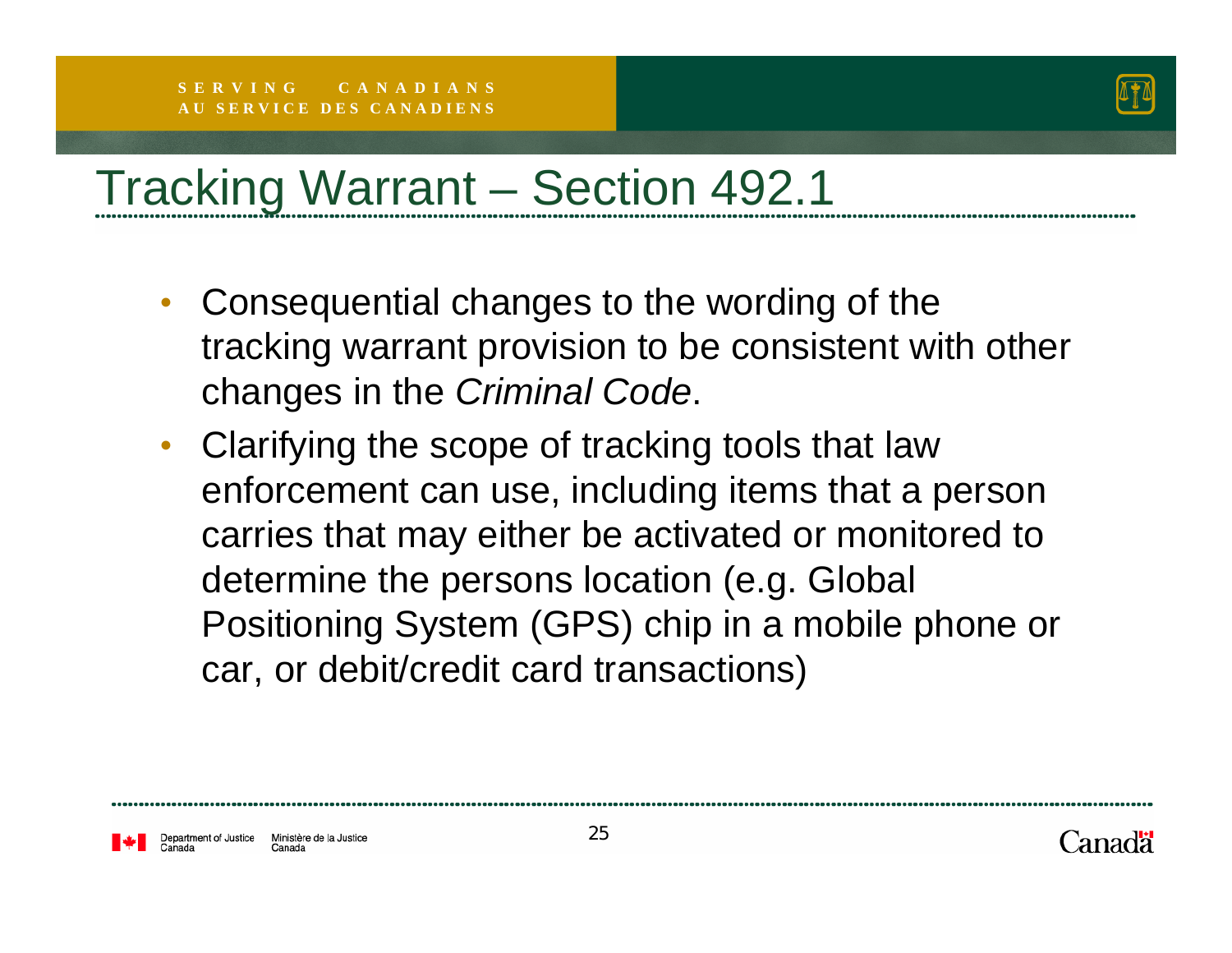

### Definition of tracking device

• "tracking device" means any apparatus or device, including a computer program within the meaning of ss. 342.1(2), that may be used to help identify, by electronic or other means, the location of any thing or person.

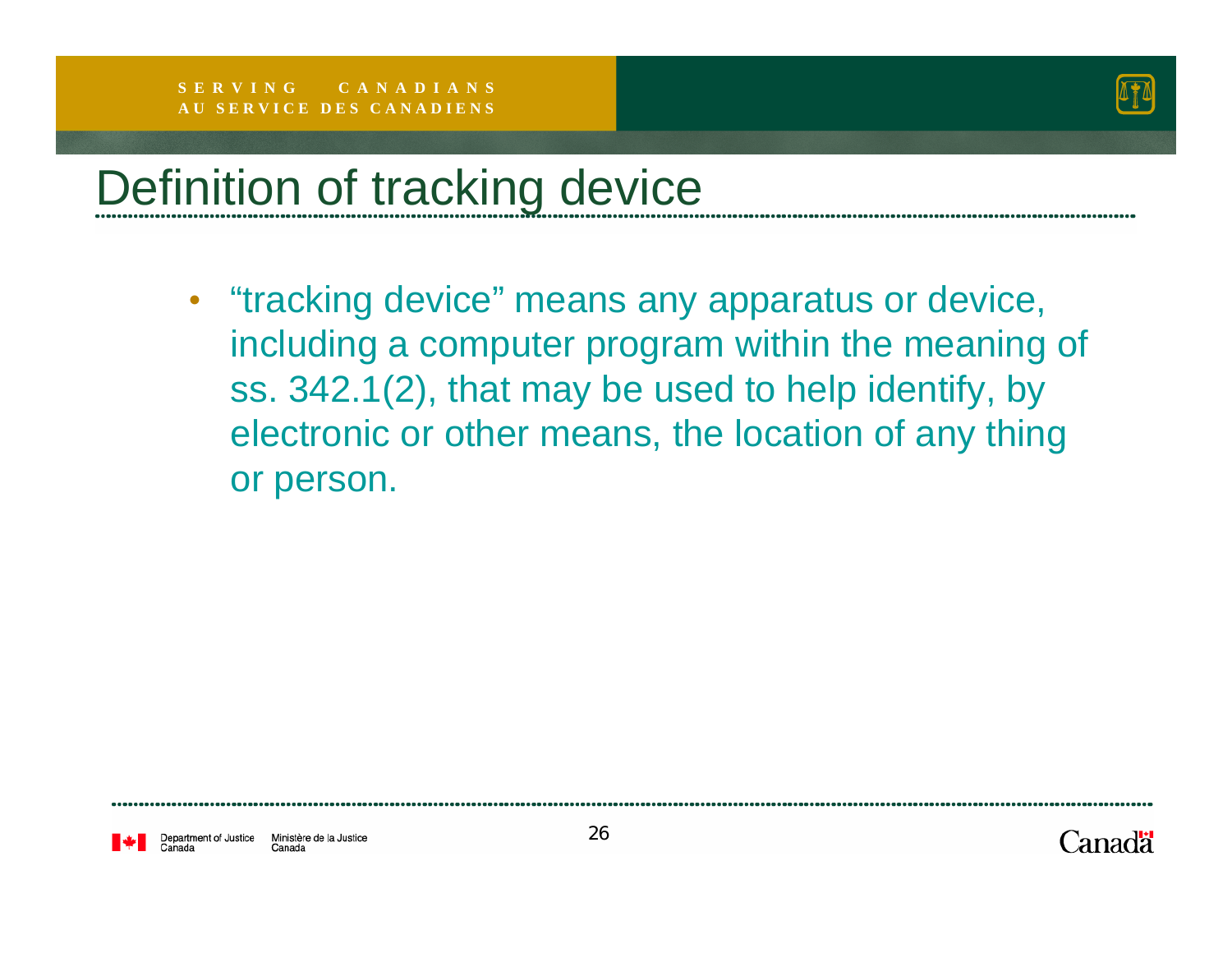

#### Transmission Data Recorder – Section 492.2

- • Proposal to ensure that the types of call-associated data currently available are made explicit in order to protect the right to a reasonable expectation of privacy
- • Need to adapt s. 492.2 to the Internet and allow for the real-time interception of traffic data while excluding private communications
- • Definition of transmission data:
	- • **"transmission data"** means data relating to the telecommunications functions of dialling, routing, addressing or signalling that identifies or purports to identify the origin, type, direction, date, time, duration, size, destination or termination of a telecommunication generated or received by means of a telecommunications facility.

epartment of Justice Ministère de la Justice Canada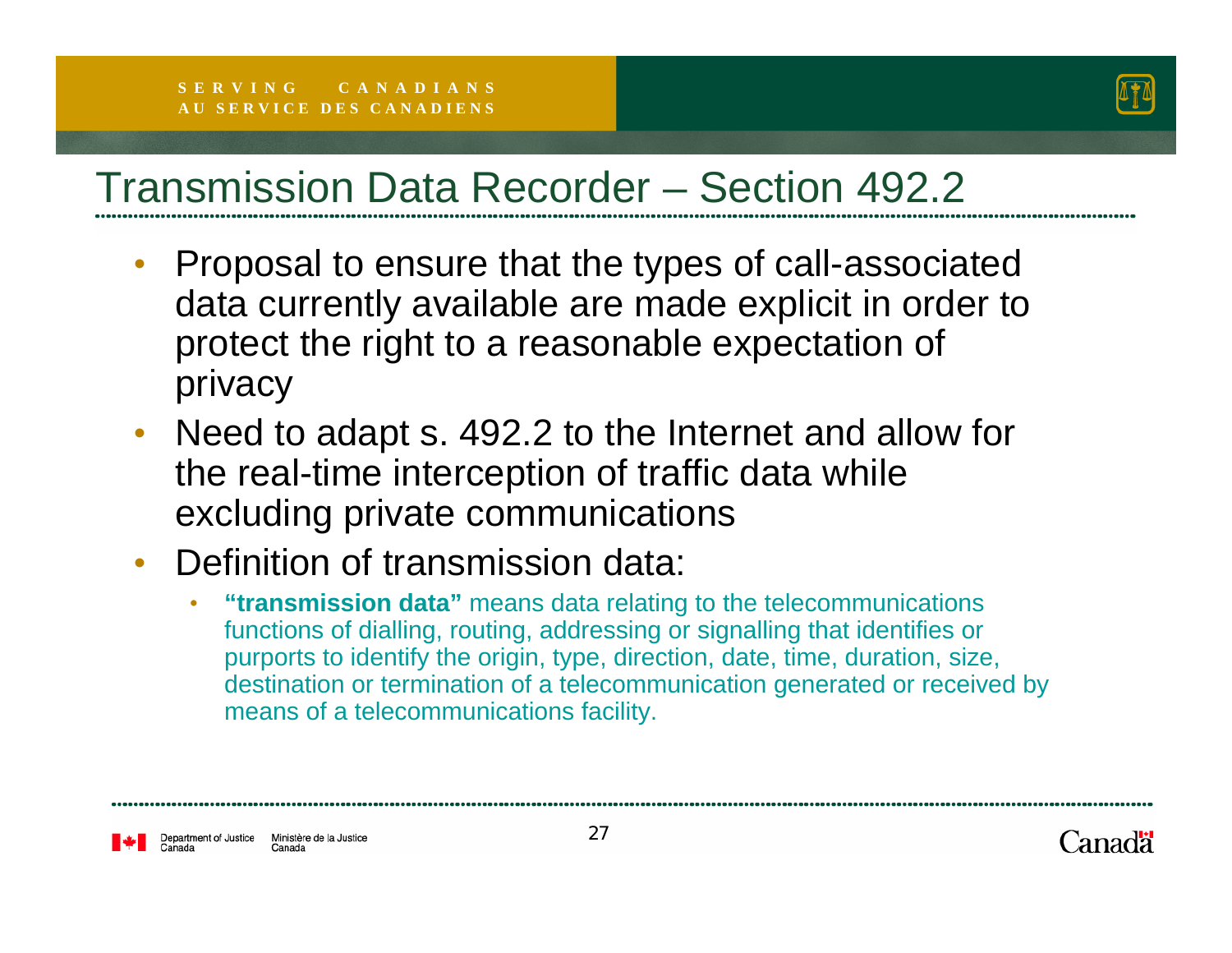

### Endorsement of Warrants/Orders

- •Backing provisions are found in Part VI and Part XV
- • Case law has suggested that the endorsement of a warrant/order is an administrative process
- Does not take into account new technologies
- • Proposal to remove all requirements for endorsing a warrant or order once issued – effectively allowing the warrant or order to be executed anywhere in Canada

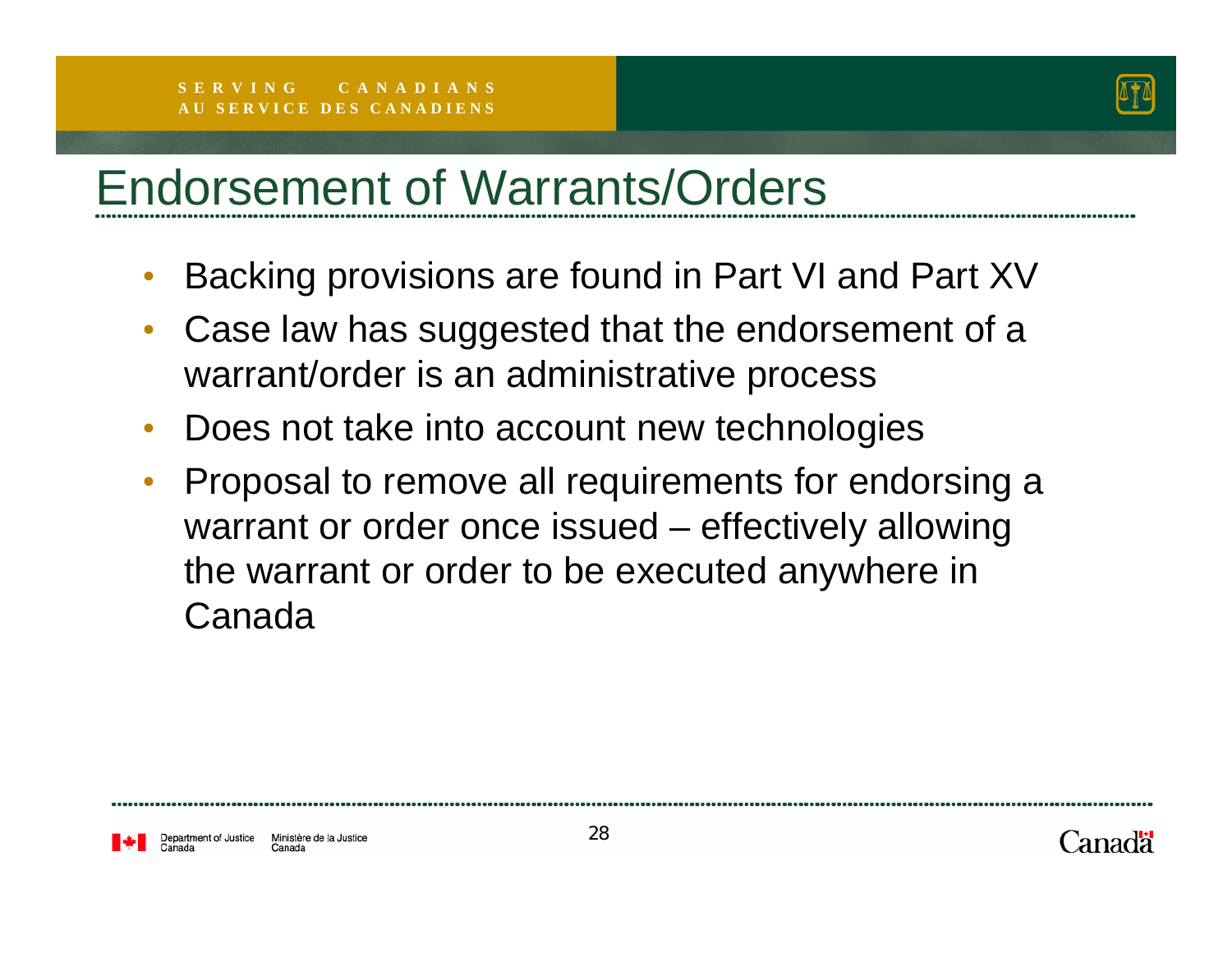

#### Ancillary Warrants/Orders

 $\bullet$  Proposed ancillary warrant/order provision that would give the judge issuing an authorization under Part VI the power to exercise any other powers the judge may exercise under the *Criminal Code* as terms and conditions of the Part VI authorization.

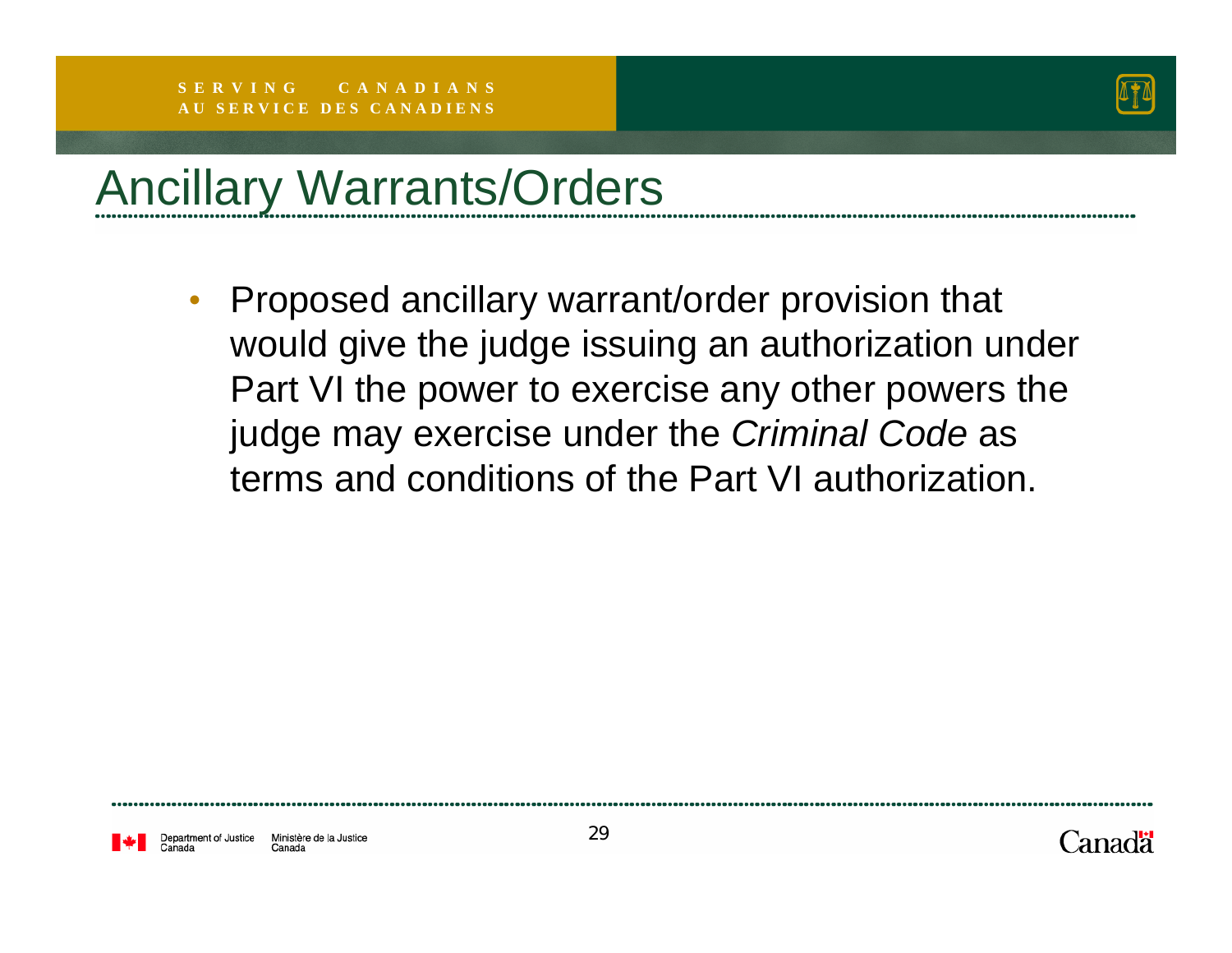#### **S E R V I N G C A N A D I A N SA U S E R V I C E D E S C A N A D I E N S**





- $\bullet$ **Overview**
- $\bullet$ Modernizing wording/references in *Criminal Code*
- Substantive offensive
- Production Orders
- Other Warrants
- Preservation Orders
- Assistance Orders
- E-mail and other non-oral private communications

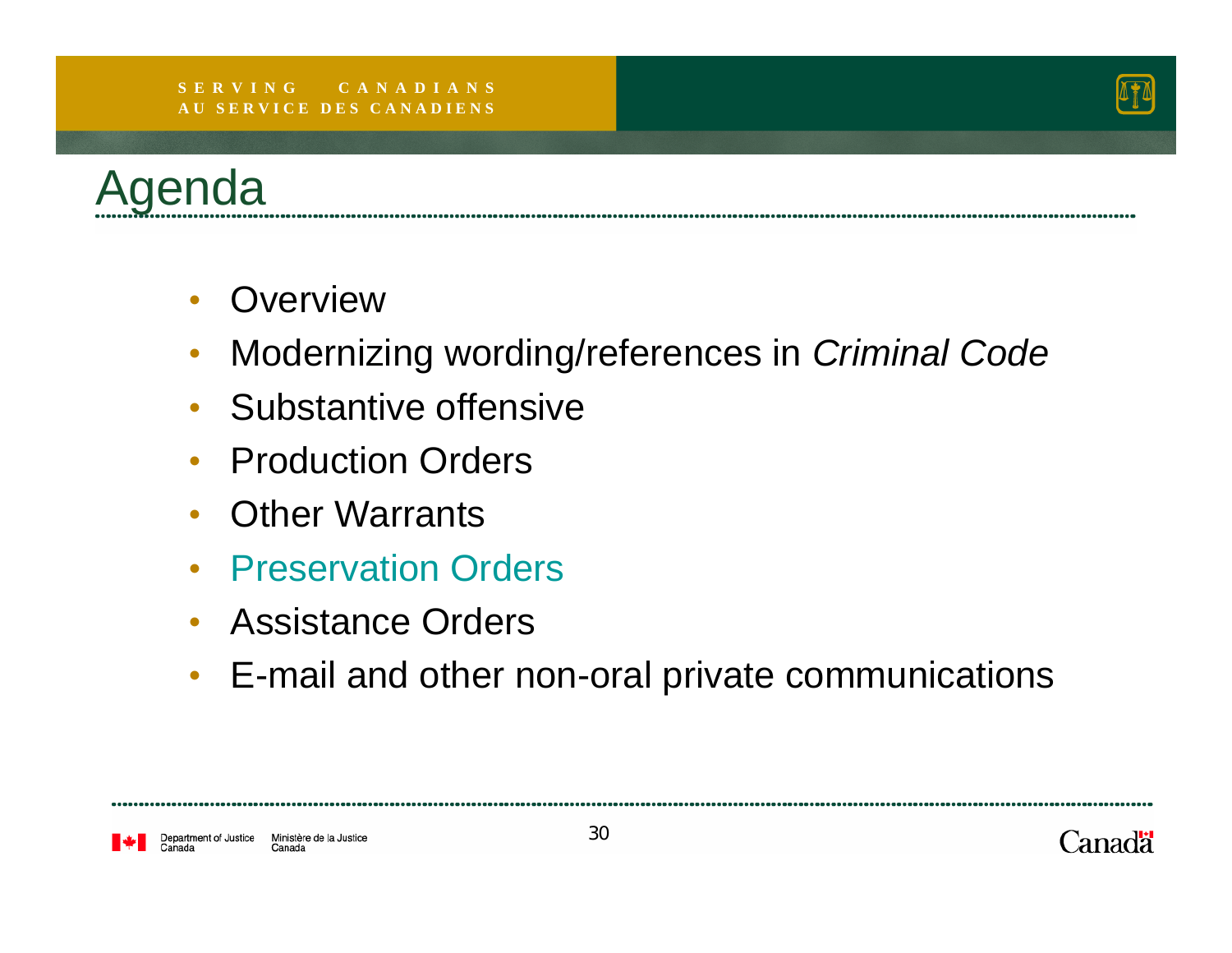

#### Preservation orders

- $\bullet$  Procedural mechanism that allows for the immediate safeguarding of data or documents in the control of the custodian.
- $\bullet$  Meant to be a temporary order before search warrant or production order is obtained
	- • Council of Europe *Convention on Cyber-crime* suggests 90 days maximum.
- • Will require a custodian to save data that they currently have and that is relevant to a specific investigation or proceeding.
- $\bullet$ This is a "do-not-delete" order, not data retention.
- $\bullet$  Creates a mechanism that does not currently exist to safeguard volatile evidence.
- $\bullet$  Could allow for partial disclosure of traffic data necessary for tracing communications, including across borders.

epartment of Justice Ministère de la Justice Canada

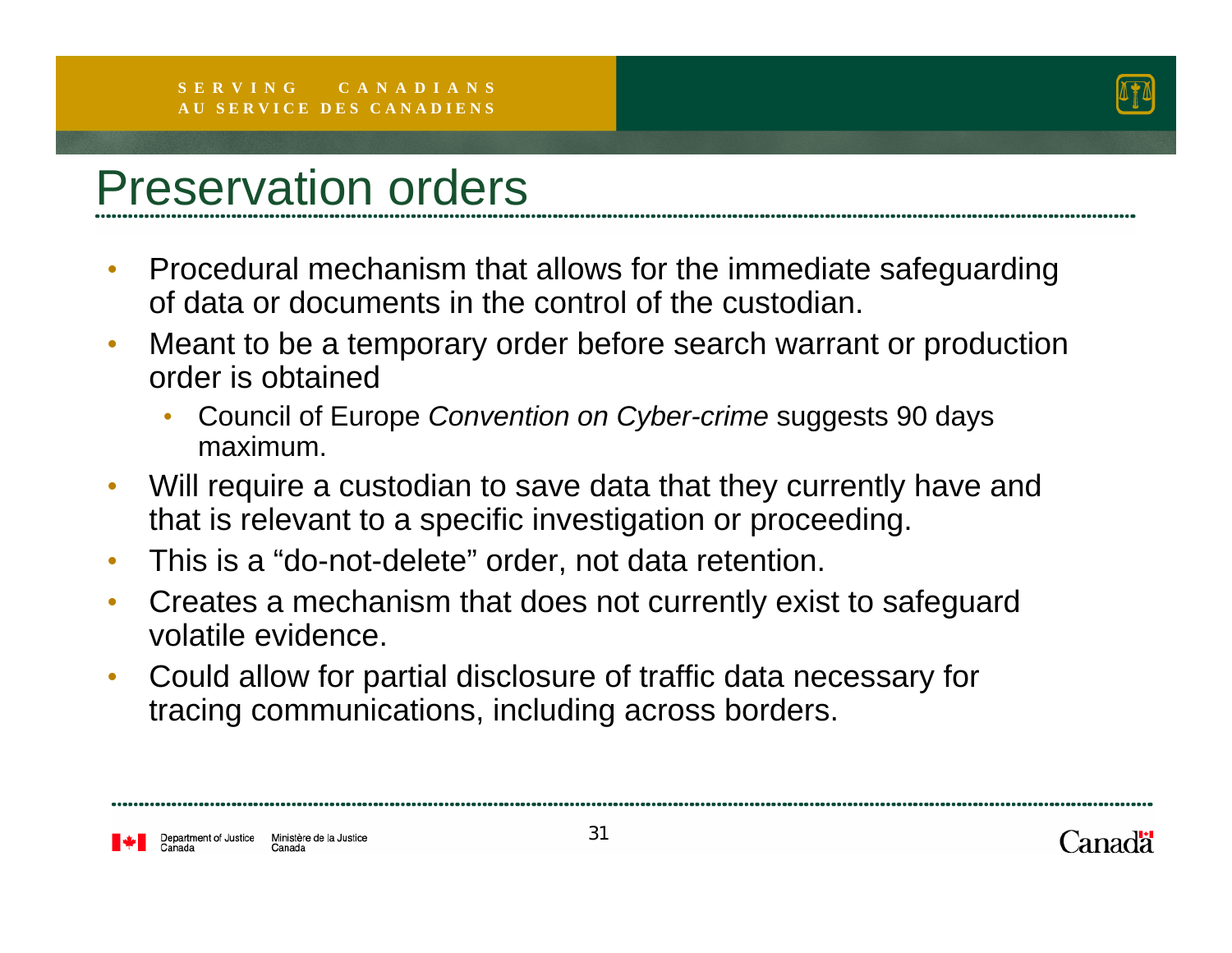

#### Preservation Order

- $\bullet$  (1) A peace officer, or a public officer who has been appointed or designated to administer or enforce any federal or provincial law and whose duties include the enforcement of this or any other Act of Parliament, who has reasonable grounds to suspect that a person has possession or control of documents or data that will assist in the investigation of an offence under this or any other Act of Parliament, may, in the course of his or her duties, order the person to preserve the documents or data for a maximum of 15 days.
- • An officer could request a third party to preserve evidence (usually computer data) without a judicial order.
- •This order would last a maximum of 15 days.

epartment of Justice Ministère de la Justice Canada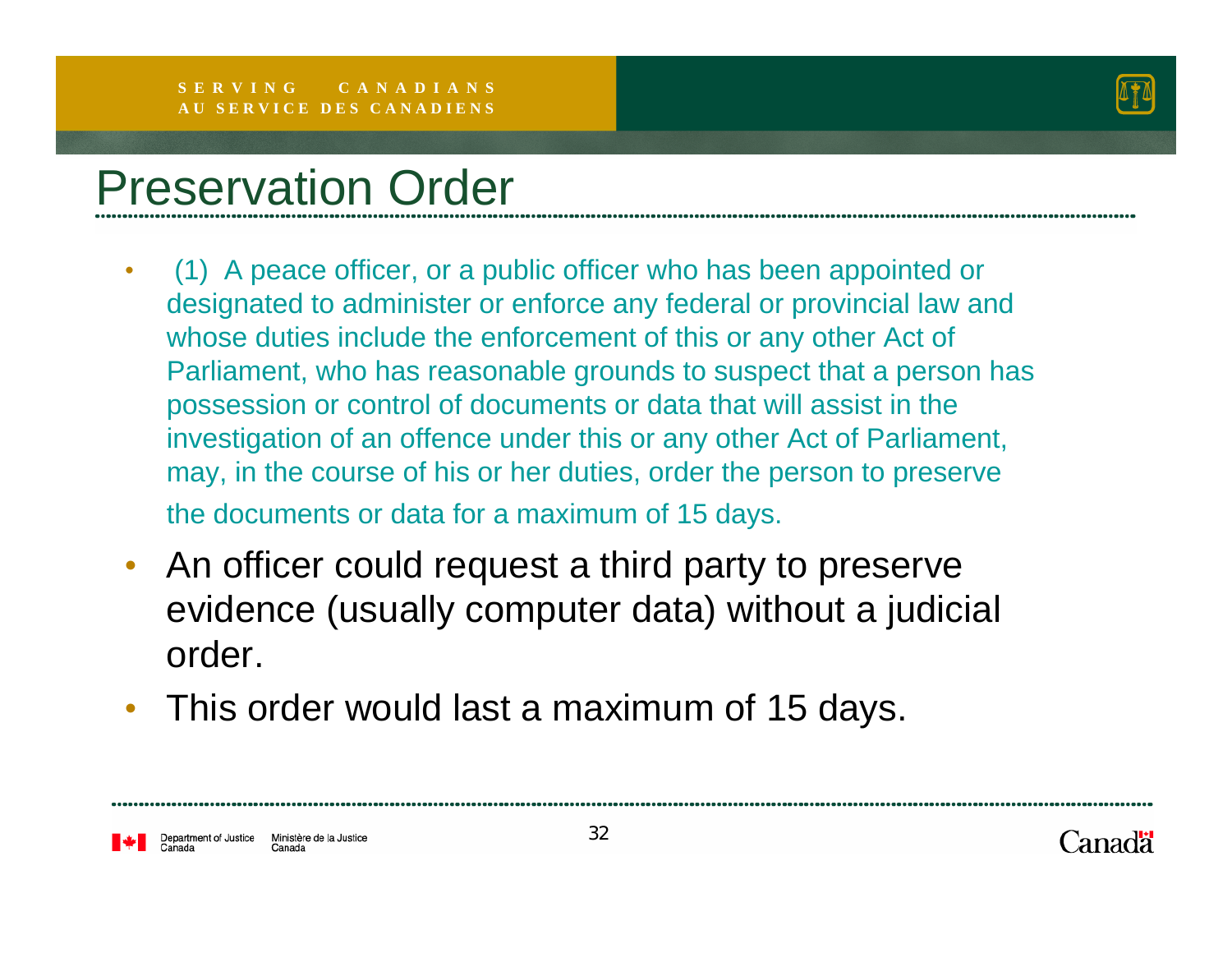

#### Preservation Order - Notice

- • (2) The officer must give written notice to the person that he or she intends to apply to a justice or a judge for a preservation order and that the person may (before the hearing) make written representations concerning the scope, duration and terms and conditions of the preservation order.
- • At the time of making the request the officer would notify the third party that they intend to apply for a preservation order and that the third party can make written representations to the justice or judge

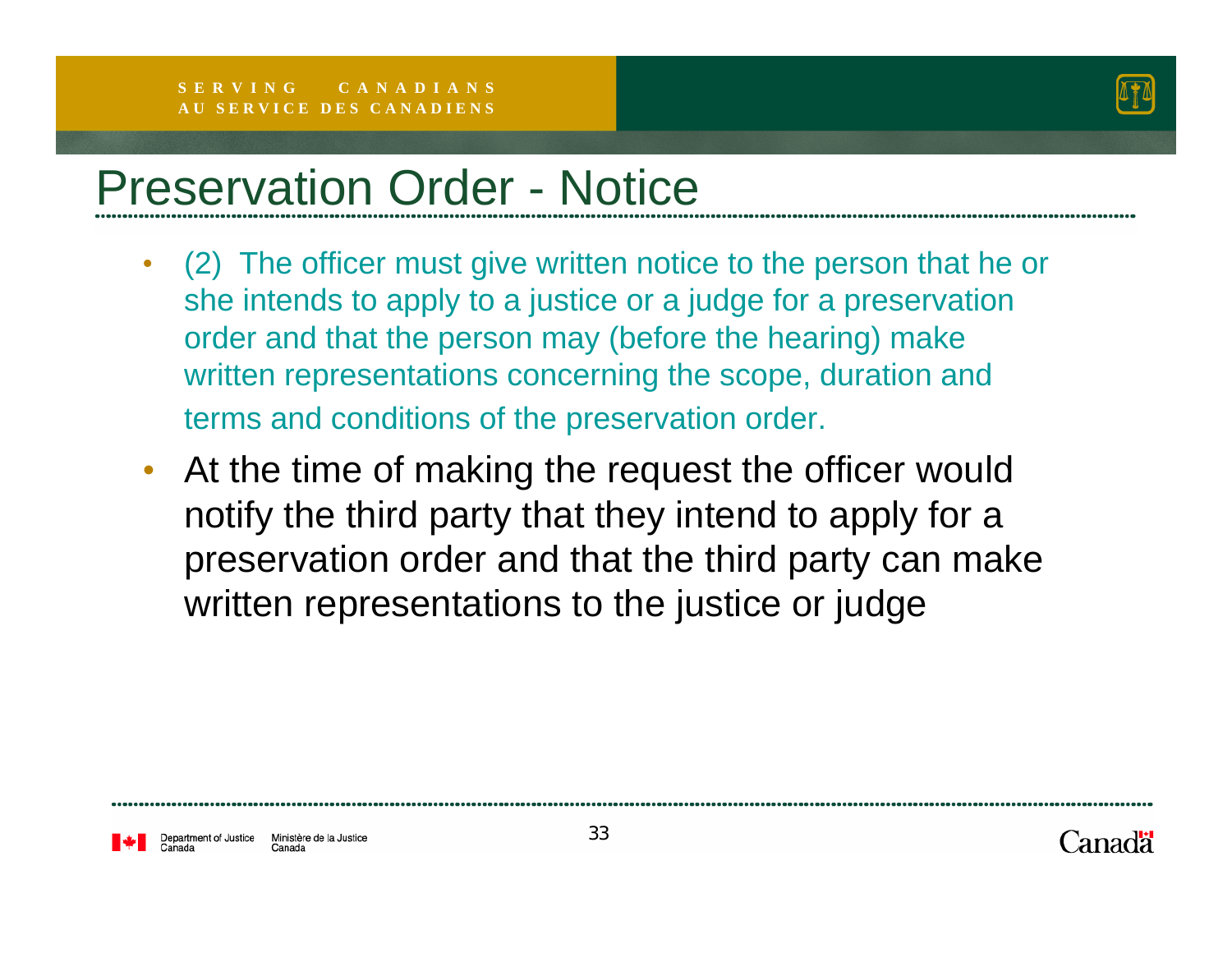

#### Preservation Orders – The Order

- • (3) On application by a peace officer or public officer, a justice or a judge of a superior court of criminal jurisdiction or a judge as defined in section 552 may order a person to preserve any documents or data referred to in an order made under subsection (1).
- (4) Before making a preservation order, the justice or judge must be satisfied, on the basis of an application containing information on oath in writing and after considering any written representations referred to in subsection (2), that there are reasonable grounds to suspect that

(*a*) the person has possession or control of the documents or data to be covered by the preservation order and that the order will assist in an investigation of an offence under this or any other Act of Parliament; and

(*b*) a warrant or order will be sought to obtain the documents or data.

Department of Justice Ministère de la Justice Canada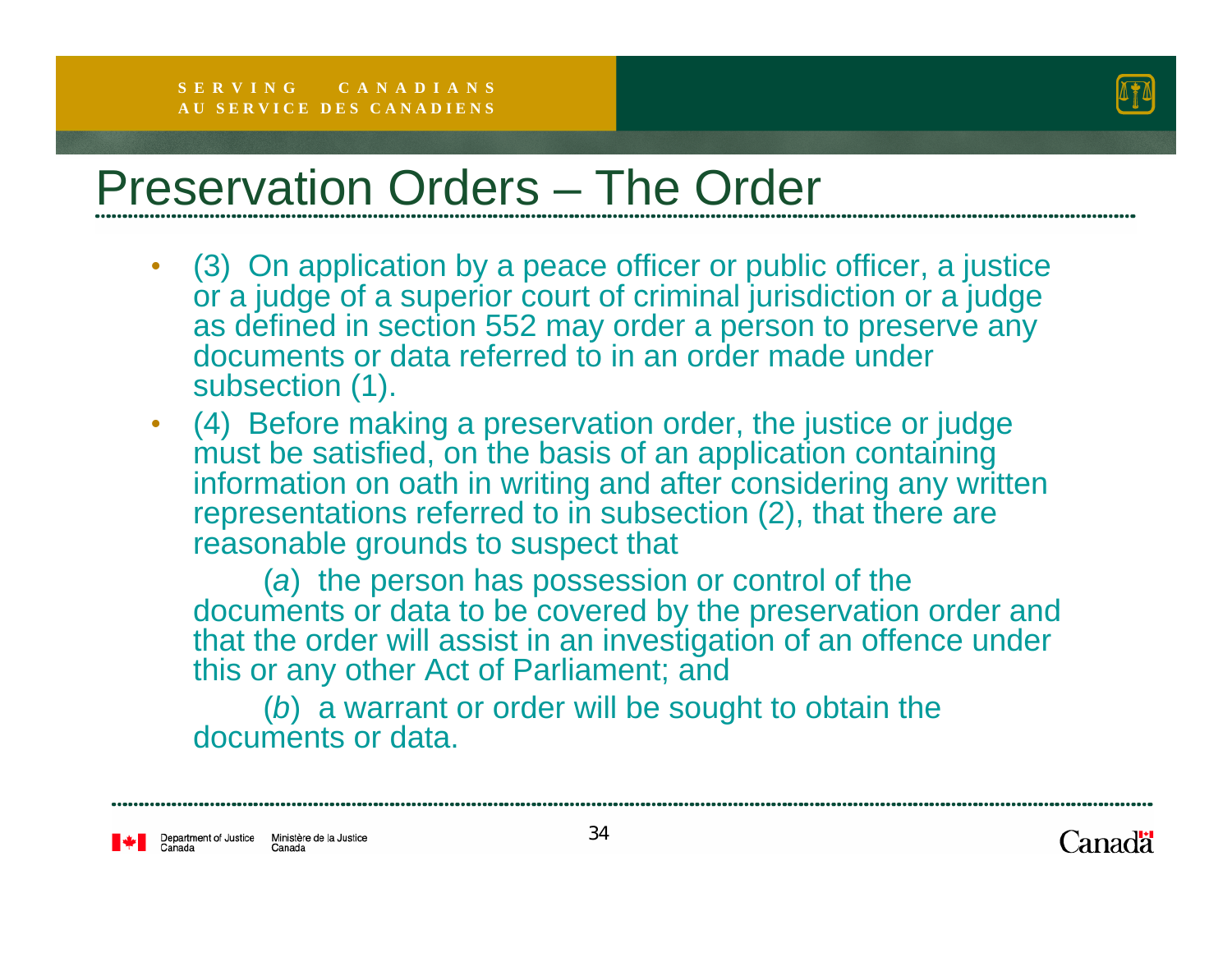

#### Preservation Orders – Terms and Conditions

• (5) The preservation order may contain any terms and conditions that the justice or judge considers advisable in the circumstances, including terms and conditions to prevent disclosure of the existence of the order or of the documents or data that is the object of the order or of information concerning the order, documents or data.

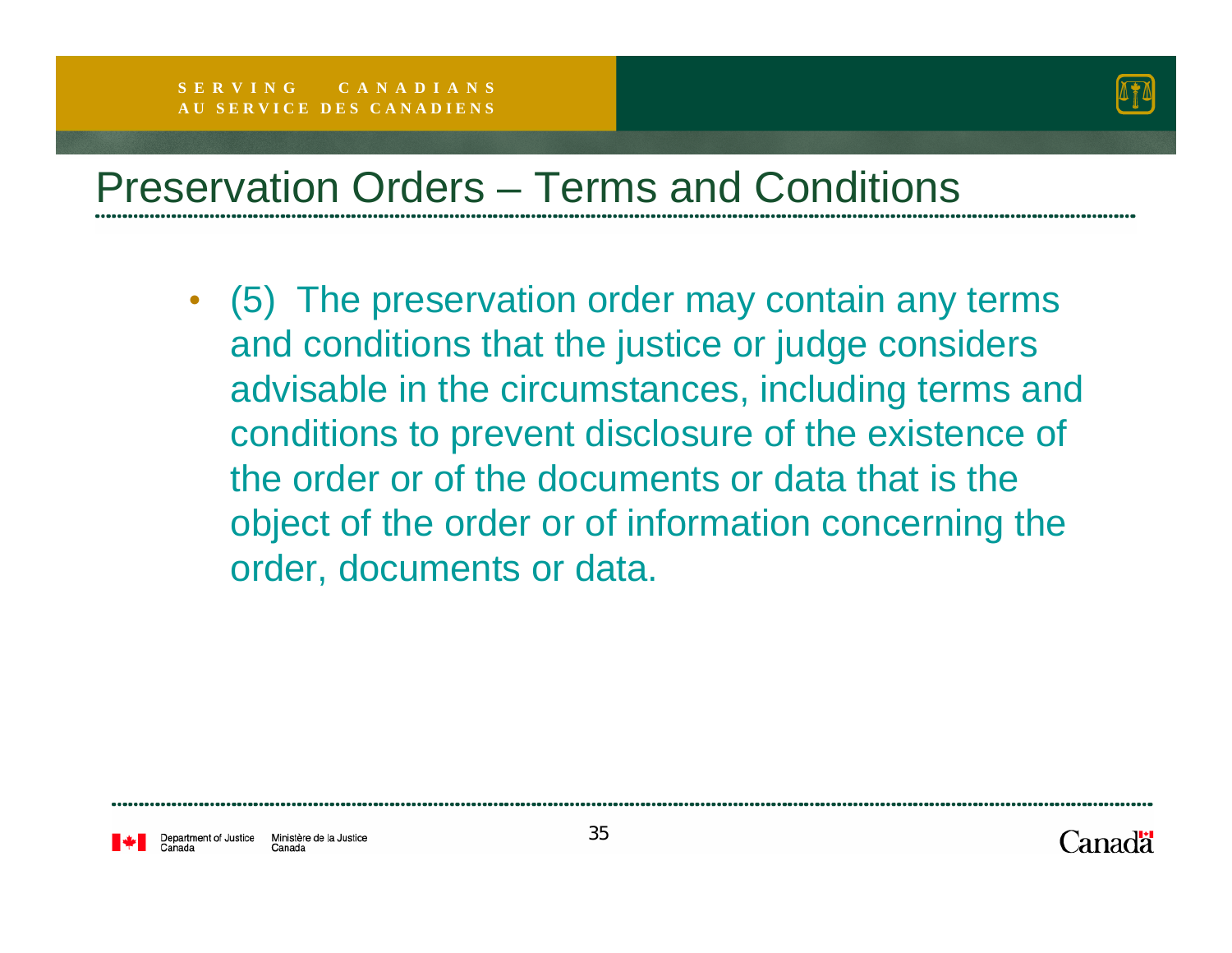

## Preservation Orders – Time Limit

- (6) A preservation order made under subsection (3) is valid for the period mentioned in it not exceeding ninety days from the date that an order was made under subsection (1) in relation to the same documents or data, or if no order was made under that subsection, from the date the preservation order was made. The order ceases to have effect on the day that a warrant or order is issued by a justice or judge to obtain any documents or data covered by it.
- 90 days could be a reasonable amount of time for an officer to prepare an application for and obtain a search warrant or other order from a justice or judge.

epartment of Justice Ministère de la Justice Canada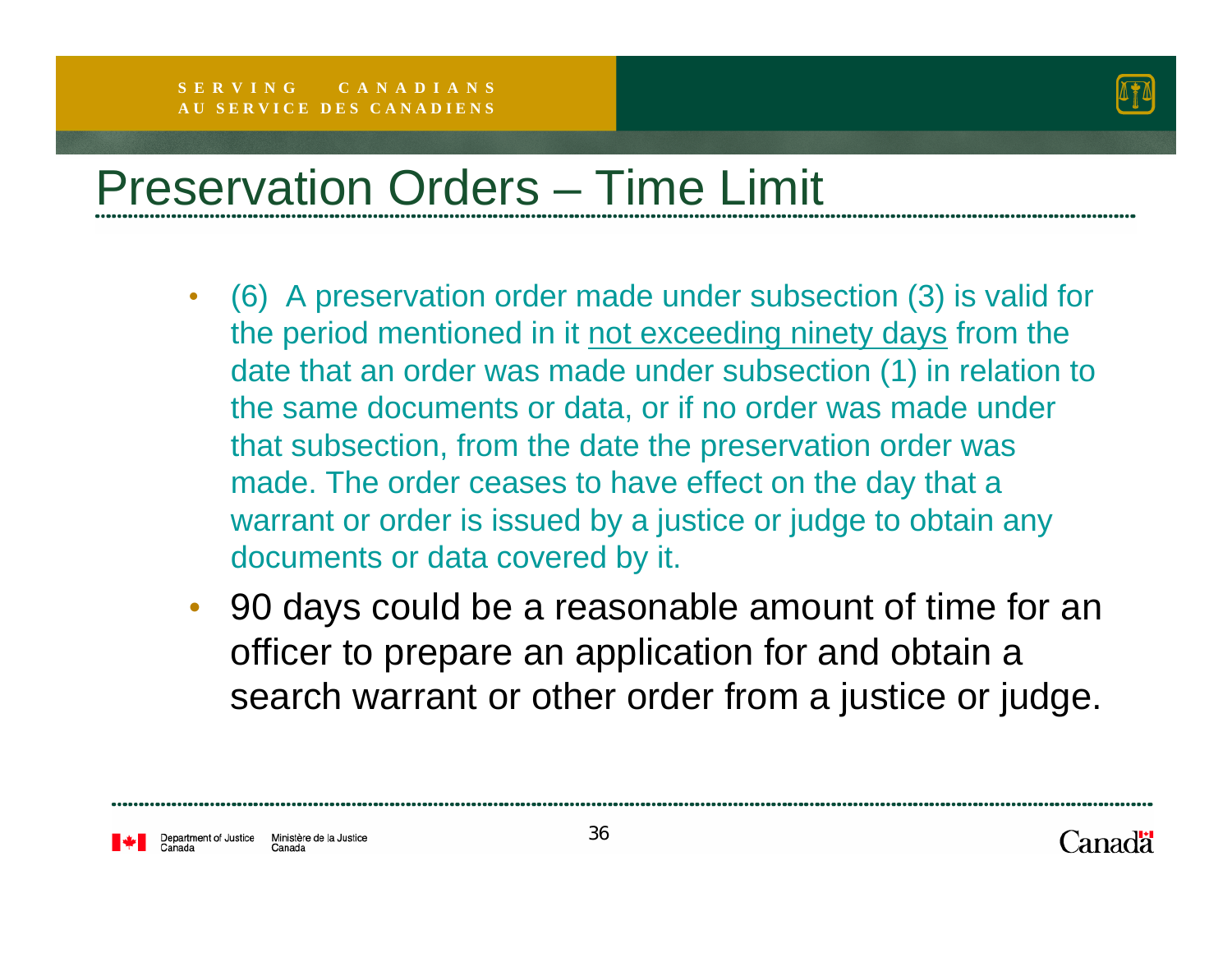

### Preservation Order – Partial Disclosure

- • (5) A peace officer, or a public officer who has been appointed or designated to administer or enforce a federal or provincial law whose duties include the enforcement of this Act or any other Act of Parliament may also order the person to disclose any transmission data in his or her possession or control that is necessary to identify the telecommunications service providers who transmitted the data covered by the order and the transmission route.
- $\bullet$  Although the partial disclosure relates to a Preservation Order, the officer's authority to request this information would be found in the Production Order for transmission data.
- $\bullet$  This Production Order provision would allow an officer to obtain a sufficient amount of data to determine from which ISP a communication came at the time they request that the service provider preserve data.

Department of Justice Ministère de la Justice Canada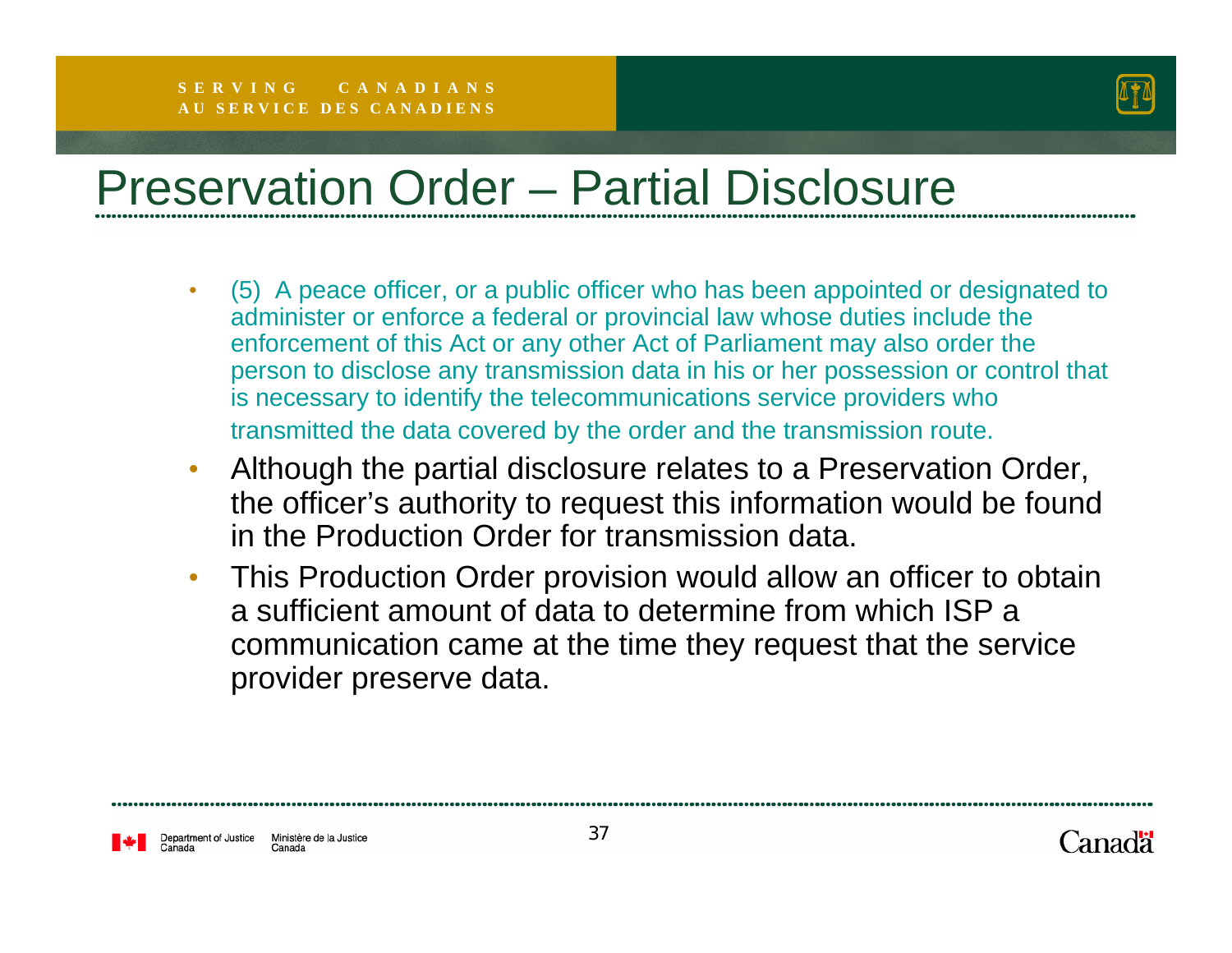#### **S E R V I N G C A N A D I A N SA U S E R V I C E D E S C A N A D I E N S**





- $\bullet$ **Overview**
- $\bullet$ Modernizing wording/references in *Criminal Code*
- Substantive offences
- Production Orders
- Other Warrants
- $\bullet$ Preservation Orders
- Assistance Orders
- E-mail and other non-oral private communications

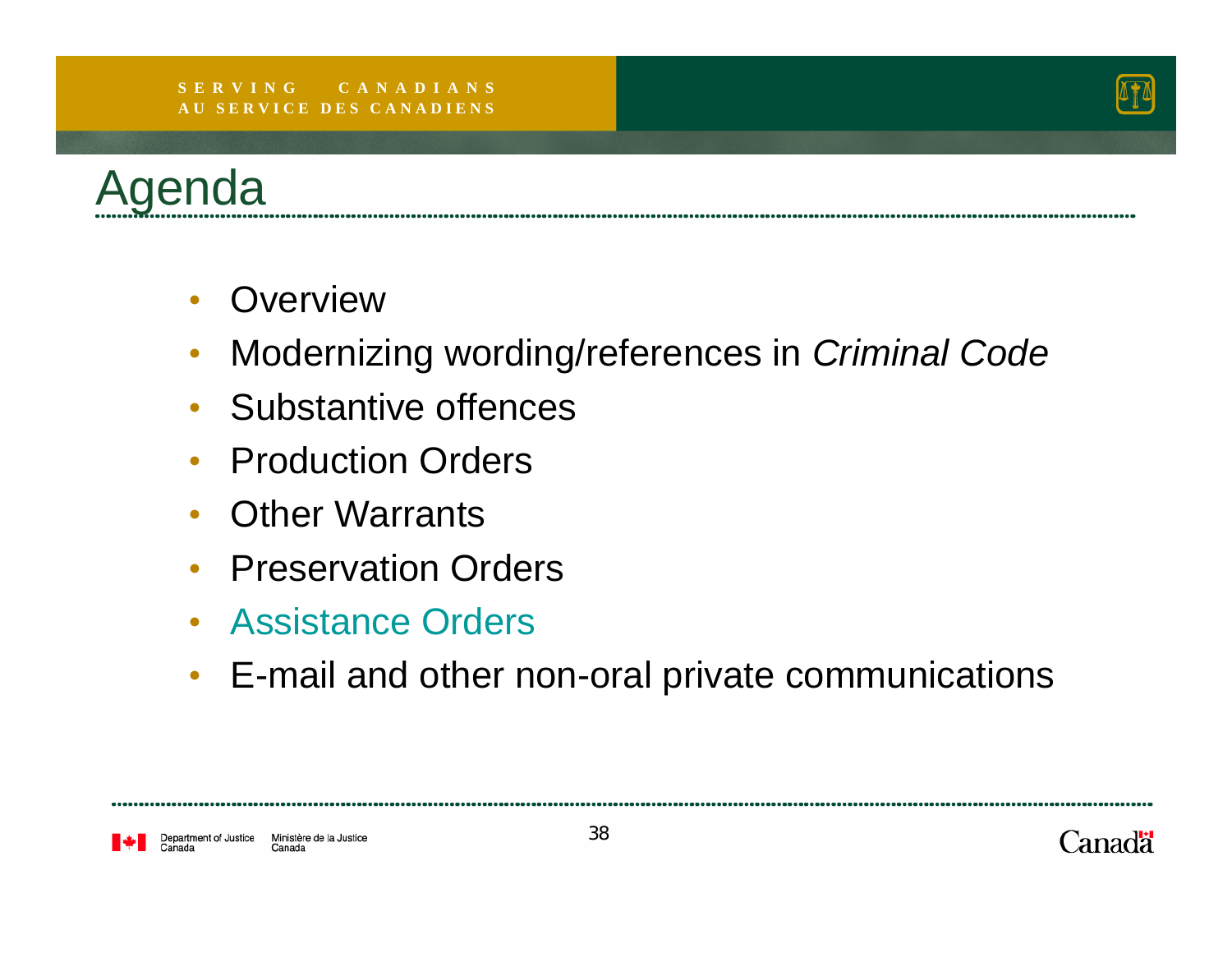

#### Assistance Orders

- A number of recent court cases have dealt with whether a third party could be reimbursed for expenses incurred in complying with a court order
- $\bullet$  In January 2005, the Attorney General of Canada launched an appeal in *Canada (Attorney General)* v. *Pacific International Securities Inc*.
- In view of this appeal, no proposals on assistance orders will be put forward during these consultations

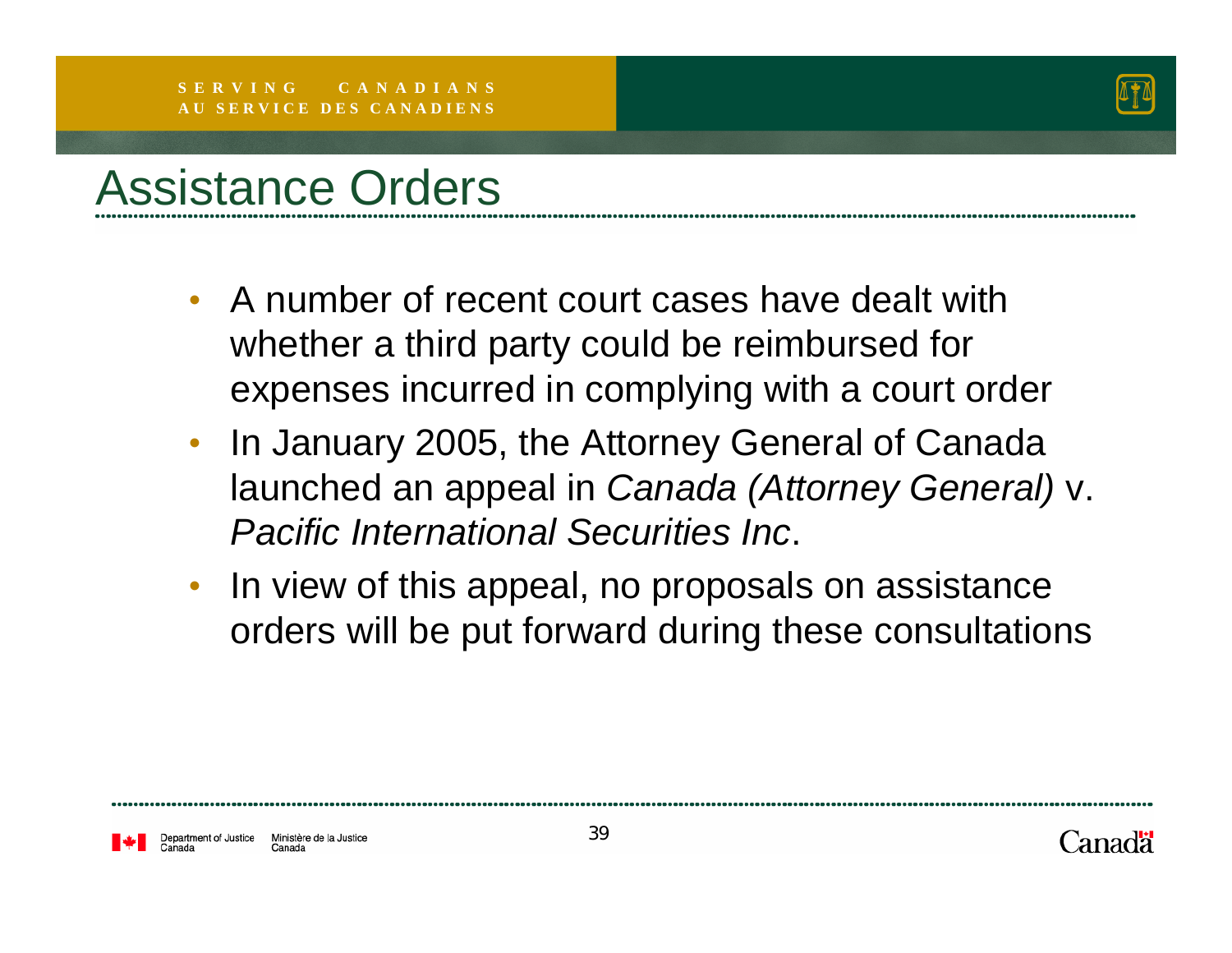#### **S E R V I N G C A N A D I A N SA U S E R V I C E D E S C A N A D I E N S**





- $\bullet$ **Overview**
- $\bullet$ Modernizing wording/references in *Criminal Code*
- Substantive offences
- Production Orders
- Other Warrants
- Preservation Orders
- $\bullet$ Assistance Orders
- E-mail and other non-oral private communications

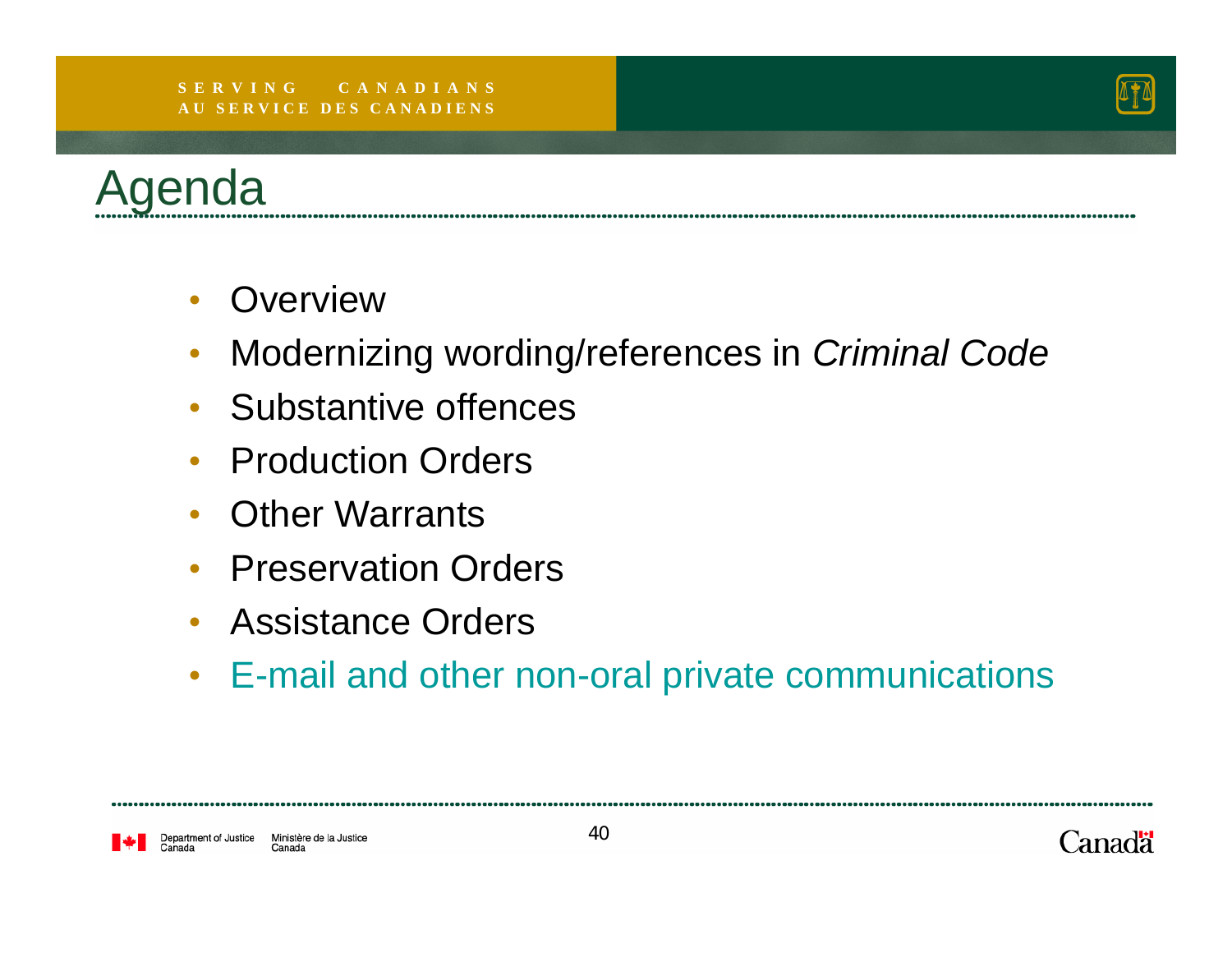

# Possible Legal Solution

- • 2 possible options based on the following rationale:
	- To reflect social values and the mainstream use of new means of communicating, all private communications should be treated the same, no matter how they are made;
	- The objective reasonable expectation of a party to the communication that the communication will not be intercepted by a third party will continue to dictate the need to obtain a wiretap authorization or not.

partment of Justice Ministère de la Justice Canada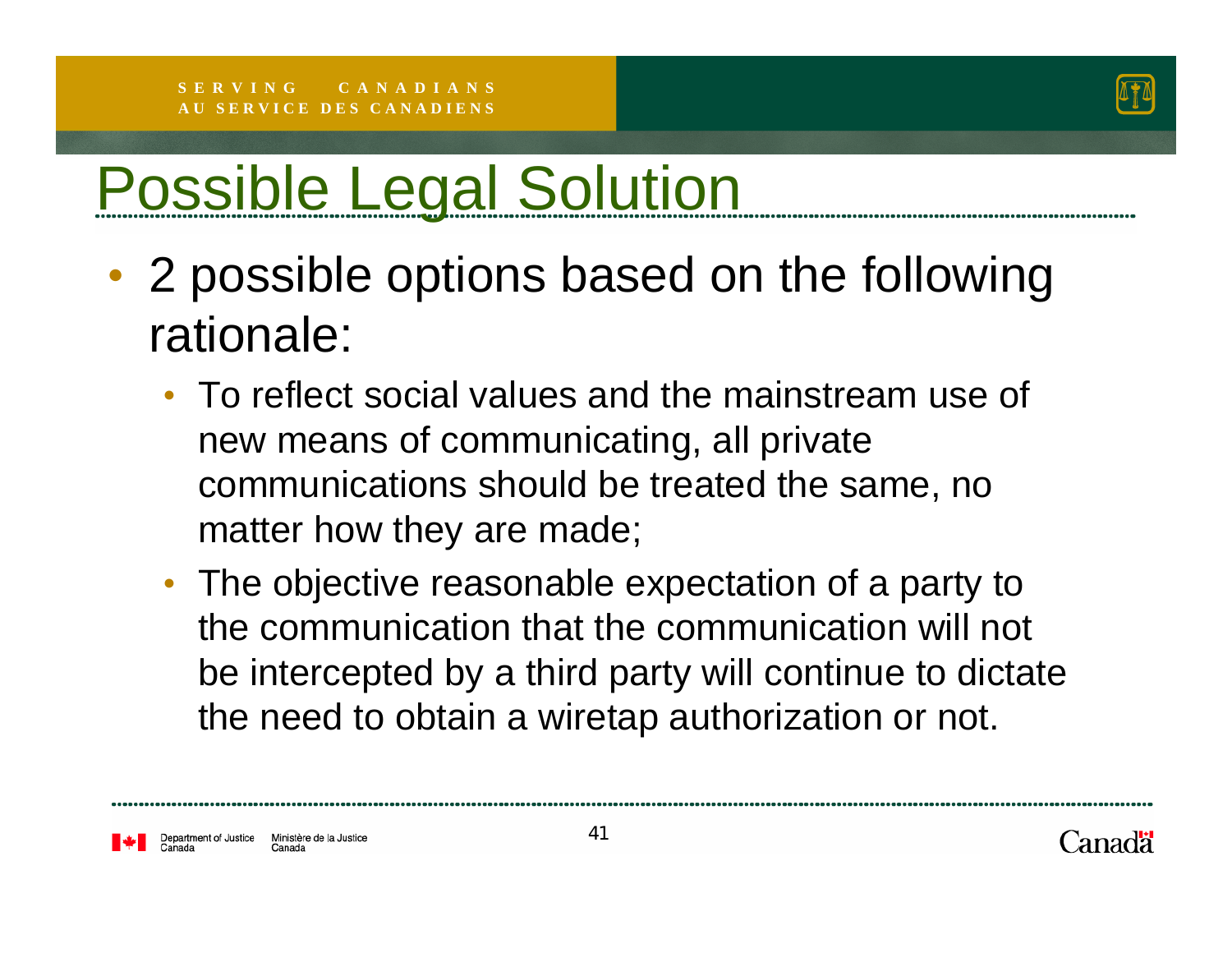

- • **Option A**: Treat interception of all private communications alike and employ a new definition of interception or private communication that would make it clear that to intercept a private communication the interception must occur during its transmission. If a private communication is stored anywhere it could be seized under Part XV.
- •**Option B**: Consolidate into Part VI all police powers which allow the surreptitious recording and intercepting of one's private activities;
	- • This would include bringing the video warrants into Part VI as well as clarifying that the interception of all private communications (oral, e-mail, SMS, instant messaging, etc) fall within Part VI.

epartment of Justice Ministère de la Justice Canada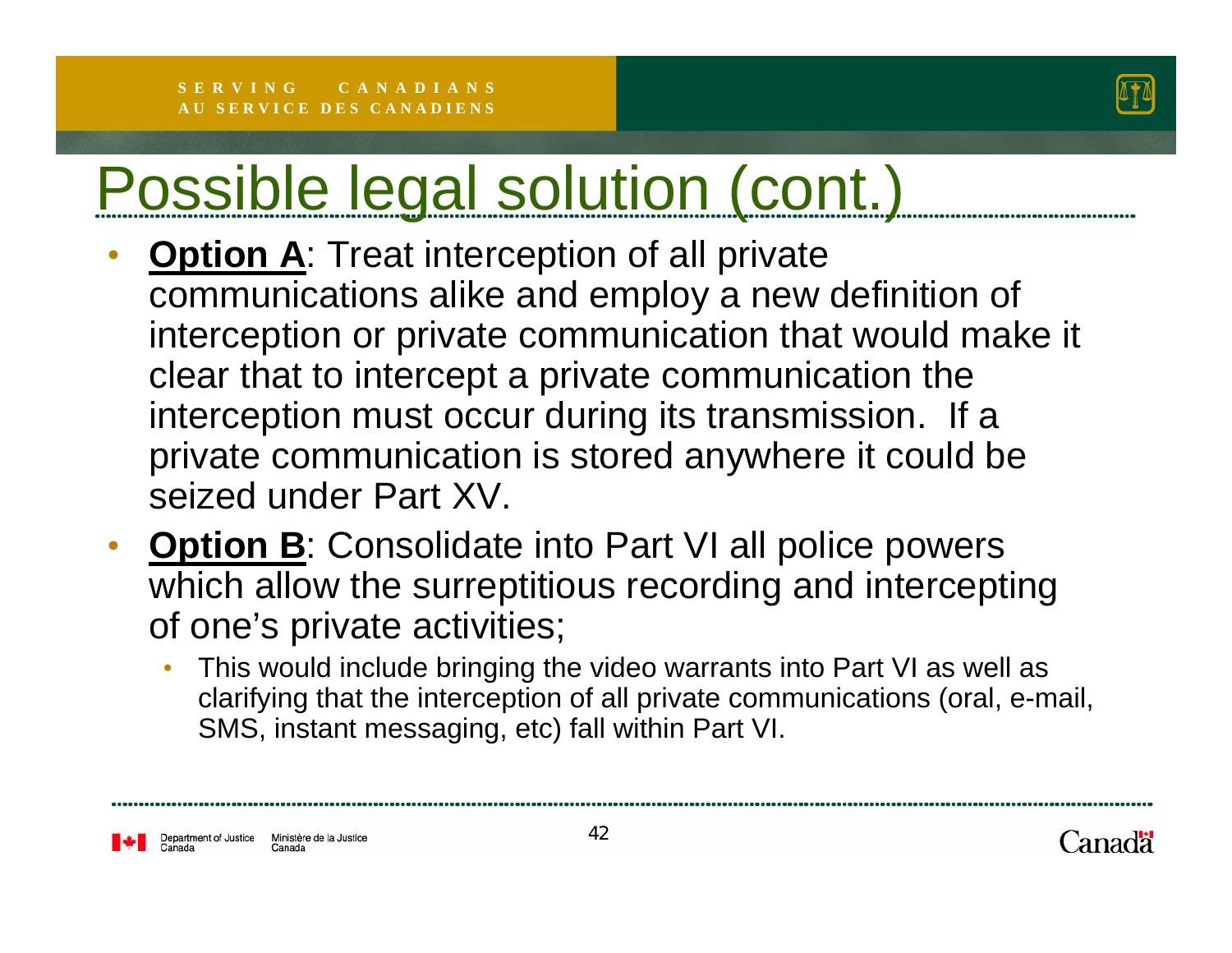

#### •**Option B** – Interception of private communications:

- • Make it clear that to intercept a private communication, the acquisition must be contemporaneous to the communication being made;
- • Private communications which, because of nature of the technology used, create records (e.g. e-mails and faxes) could be seized after transmission is complete (i.e. not contemporaneously);
- • New definitions for "intercept", "private communication", "communication" and "private activity" would be created;

partment of Justice Ministère de la Justice Canada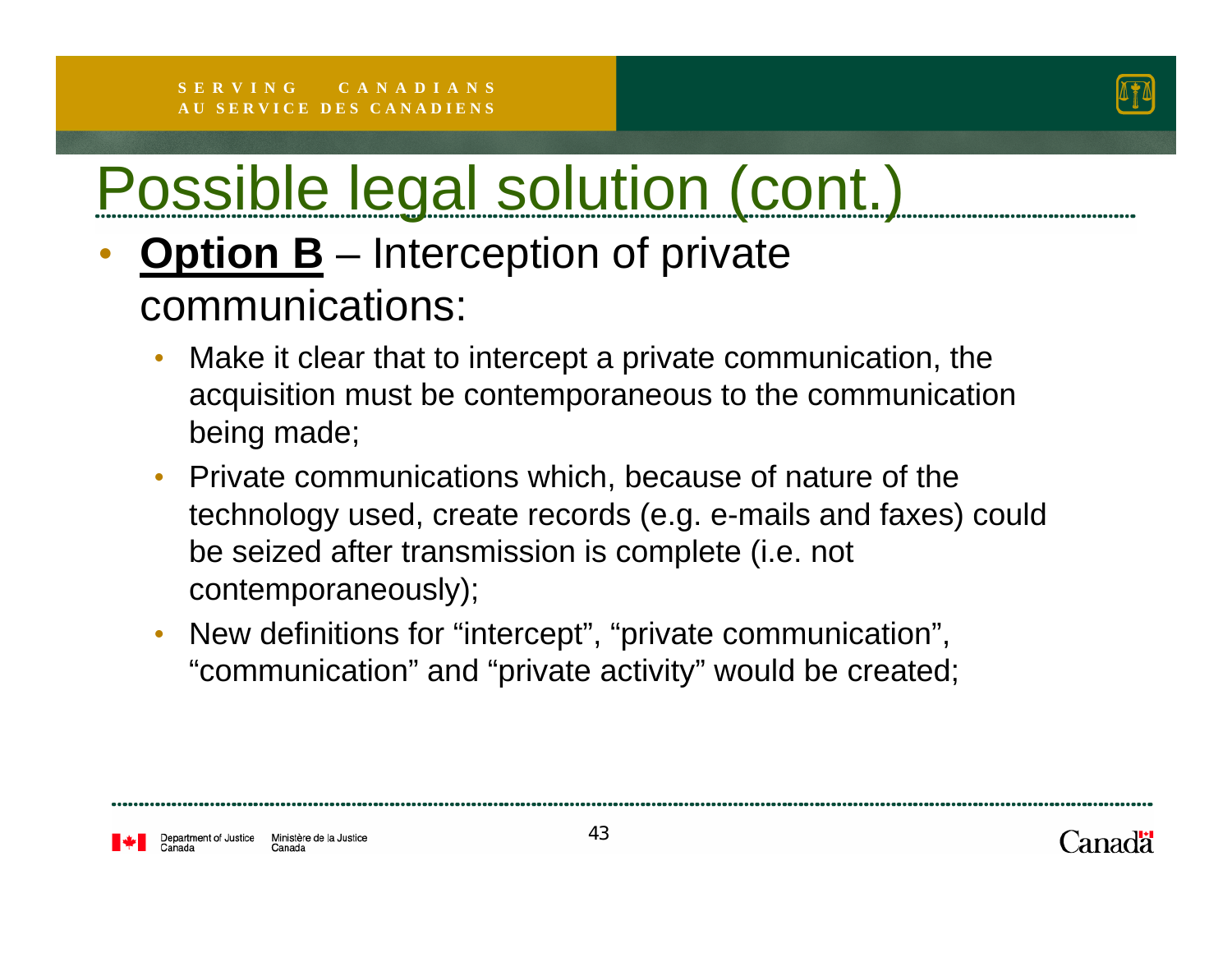

- • **Option B** – Interception of private communications - Possible new definitions:
	- • **"private communication"** means any oral communication or any communication by means of telecommunication, that is made under circumstances in which it is reasonable for a party to the communication to expect that it will not be intercepted by any third party;
	- **"intercept"** means the contemporaneous [simultaneous] acquisition of a communication without the knowledge of a party to the communication and includes listening to, or recording, such a communication [or comprehending the substance, meaning or purport of such a communication];
	- • **"communication"** includes a conversation or message, whether in the form of speech, data, text or any other form".
- A definition for "contemporaneous" (or simultaneous) would need to be provided.

Department of Justice Ministère de la Justice Canada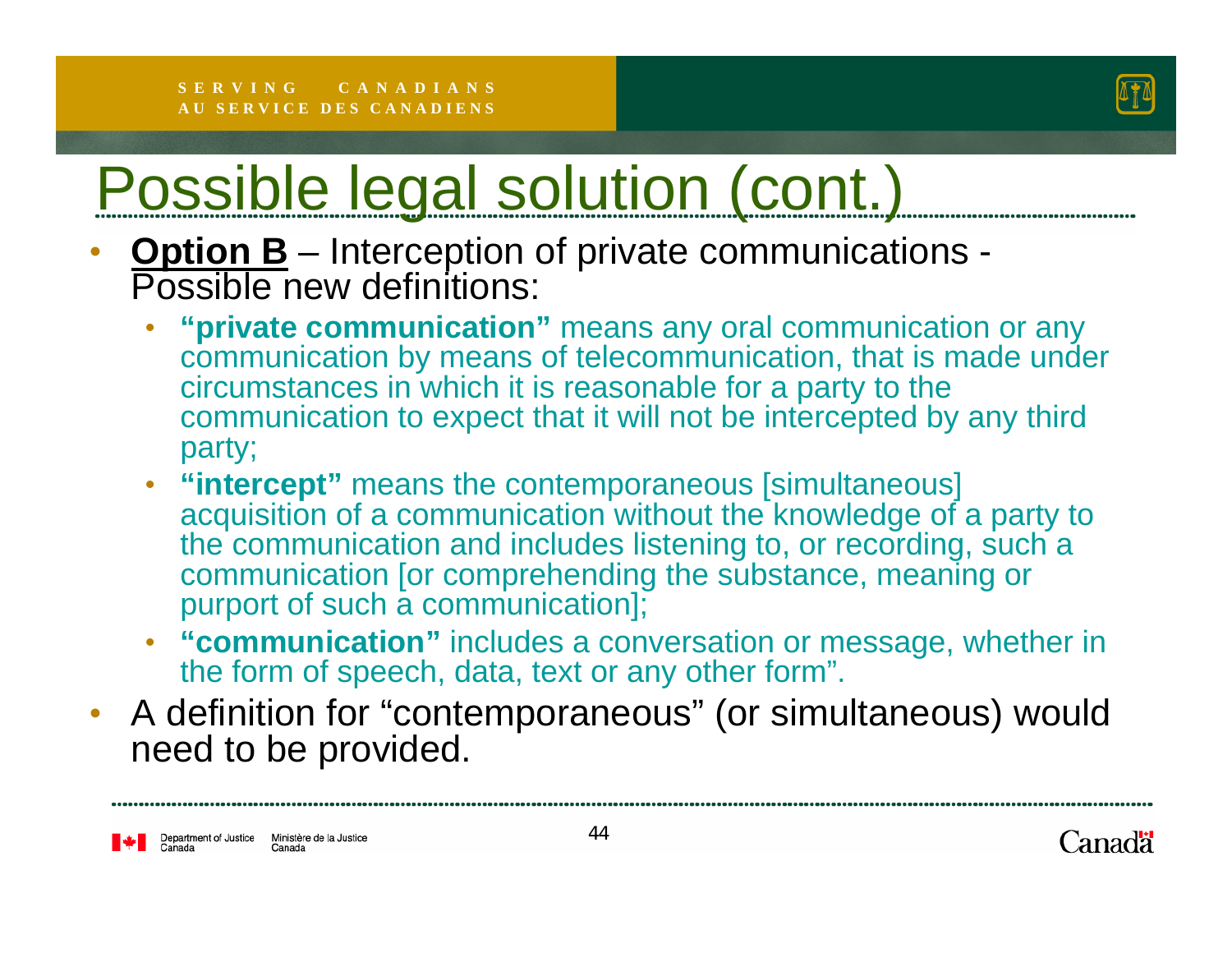

#### •**Option B: Making a visual recording**

- $\bullet$  The general warrant provision under s.487.01 would be amended to remove references to video surveillance;
- • The existing provisions of Part VI would be amended and adapted to allow for video surveillance authorizations where appropriate;
- A new offence for making a visual recording could be created:
	- "Every one who makes a visual recording of a private activity, maliciously or for gain and without the knowledge of the person carrying out the activity, is guilty of an indictable offence and liable to imprisonment for a term not exceeding five years".
- A definition for "private activity" would be provided for:
	- **"private activity"** means any activity that is carried out in circumstances in which there exist a reasonable expectation of privacy for a person in regard of his or her movements or image".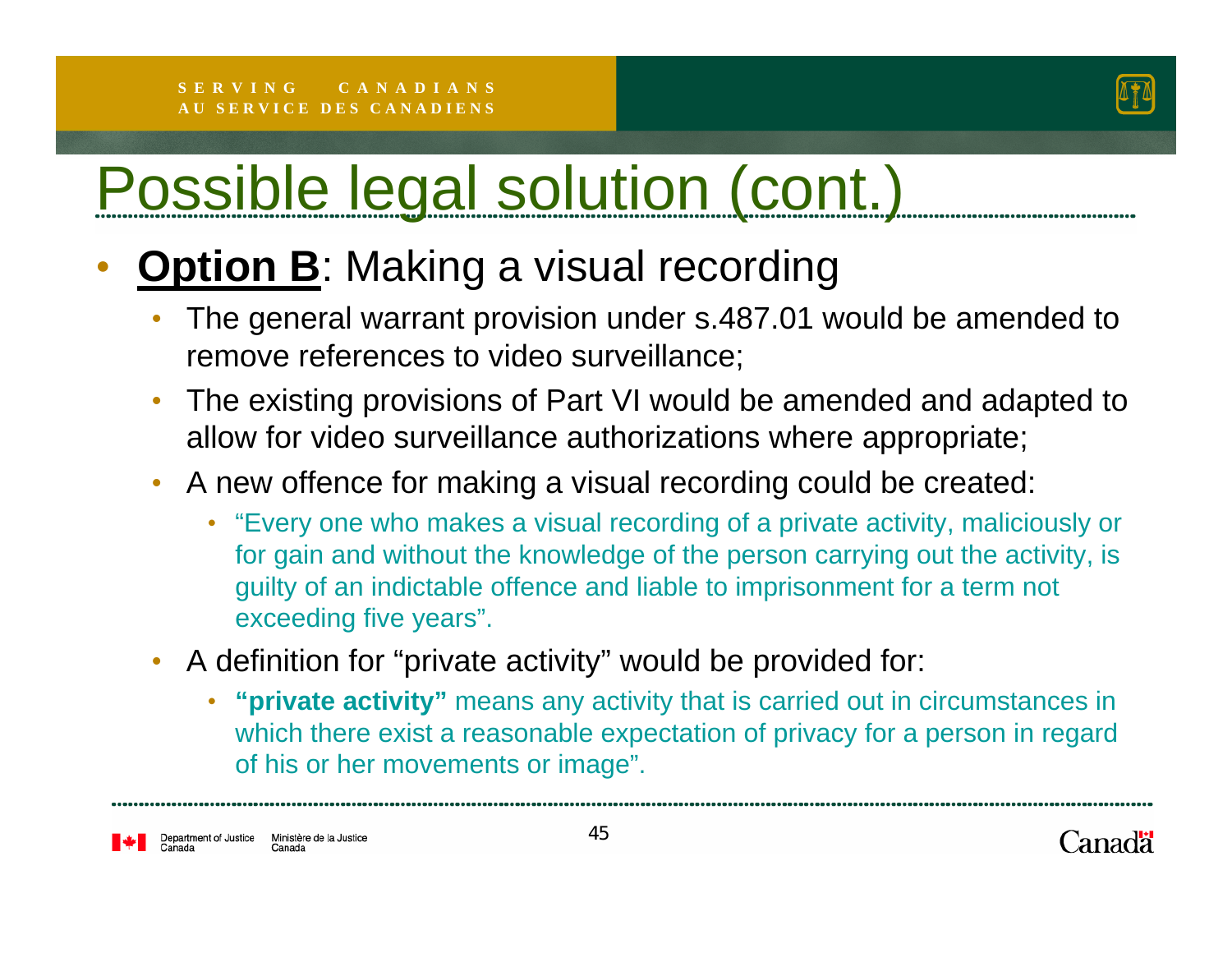

### Amendments to other federal laws

- $\bullet$  *Mutual Legal Assistance in Criminal Matters Act*
	- • Amendments to allow for the ratification of the *Council of Europe Convention on Cyber-crime.*
- •*Competition Act* amendments